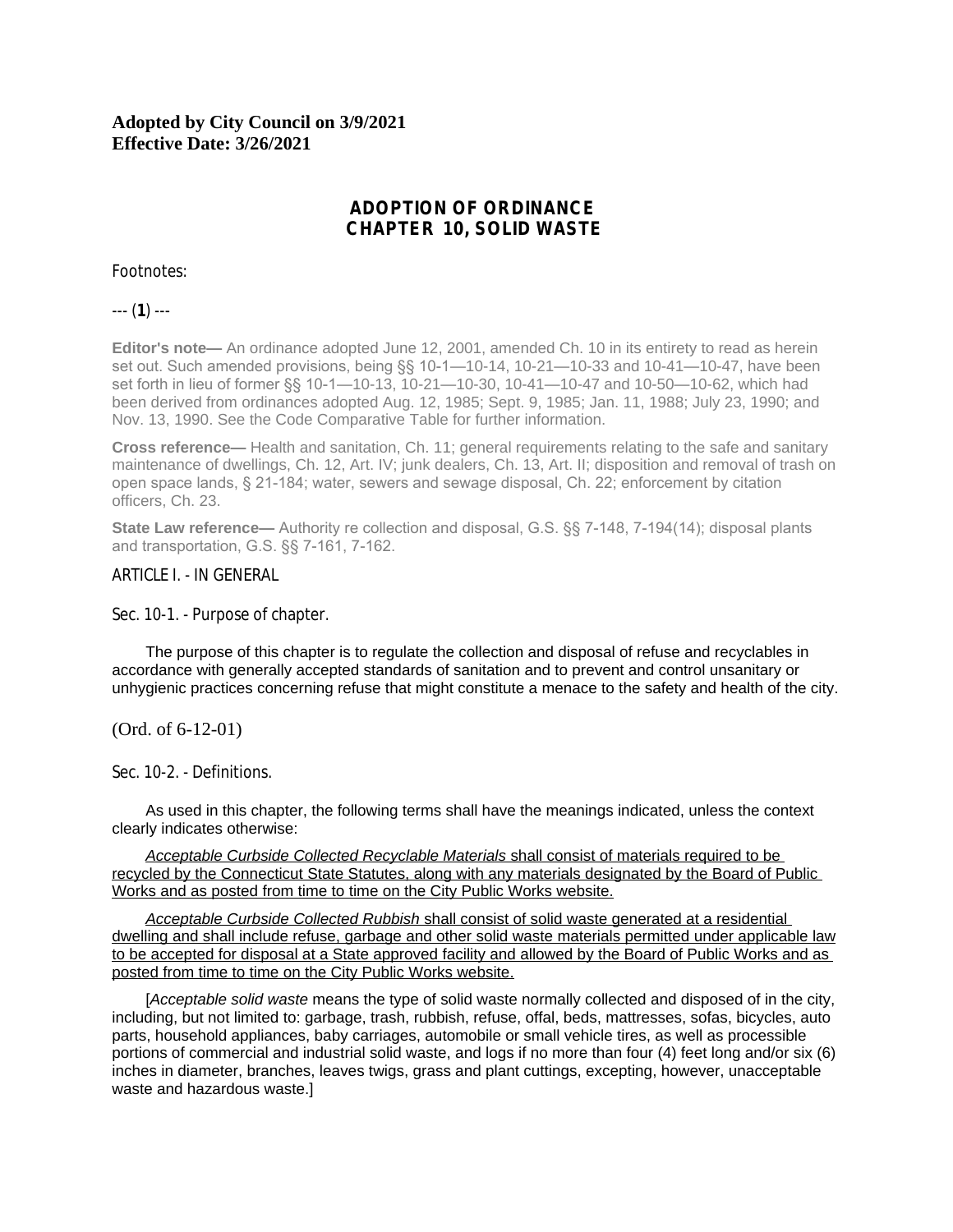*Ashes* shall mean the solid residue of combustion of any type of fuel.

[*Automated collection* shall mean the collection of residential solid waste utilizing specialized collection containers and equipment.]

**Board means the [b]Board of [p]Public [w]Works of the City of Bristol.** 

*Brush* shall mean branches no larger than six (6) inches in diameter and no longer than four (4) feet.

*Bulky waste* shall mean building demolition, logs (excluding stumps), brick, asphalt pavement, boulders, ledge, sheet rock, asphalt shingles, and ceramic items such as toilets and tile.

*City* means the City of Bristol, CT as incorporated in the state of CT.

*Collector* means any person, company or agency who holds him/herself out to collect, haul, transport or dispose of solid waste from residential, business, commercial or other establishments.

*Combustible rubbish* shall mean all burnable refuse.

*Director* means the [d]Director of [p]Public [w]Works of the City of Bristol or his designee.

[*Disposal area or facility* shall mean any area or facility designated by the city for the disposal of refuse.]

*Electronic waste* shall mean electronic products to be recycled as defined by Chapter 446n, Section 22a-629 thru Section 22a-640, Connecticut General Statutes.

*Garbage* shall mean any animal or vegetable matter or product of the putrefaction or decomposition thereof, which accumulates in the preparation of food and any offal or refuse of meats, fish, fowl, vegetable or spoiled foods and other refuse or waste subject to decay.

[*Generator* means buildings containing more than five (5) dwelling units on one lot, condominiums, apartments, mobile home parks, commercial and industrial non-product related solid waste permitted to enter the Transfer Station.]

*Hazardous waste* means that portion of solid waste which by reason of its composition or characteristics is:

- (1) Hazardous waste as defined in the Solid Waste Disposal Act, 42 U.S.C. 6901 et seq., 40 CFR 261.3, and the regulations thereunder, or in section 22a-209-1 of the Regulations of Connecticut State Agencies, and any succeeding legislation or regulations or amendments to the foregoing; or
- (2) Any other materials which any governmental agency or unit having appropriate jurisdiction shall determine from time to time is harmful, toxic or dangerous, or otherwise ineligible for disposal through a resource recovery facility; and
- (3) Any material which would result in process residue being hazardous waste under subsection (1) or (2) above.

[*Household rubbish* shall mean all solid waste generated by residential properties excluding recyclable solid waste, hazardous waste, motor vehicle parts, and demolition materials.]

[*IPC* means the regional Intermediate Processing Center designated by Tunxis Recycling.]

[*Noncombustible rubbish* shall mean all nonburnable refuse such as glass, bottles, tin cans, metal food containers, tinware, scrap metal, auto parts, pipe, other metallic substances, rocks, sod, earthenware, brick, concrete, appliances, plaster, and other mineral substances.]

*Nonresidential property* shall include all commercial or industrial facilities, nonprofit organizations, condominiums and apartment buildings with more than five (5) dwelling units.

*Person* means a natural person, corporation, trust, estate, partnership, association, joint venture, government, governmental subdivision or agency, or any other legal or commercial entity.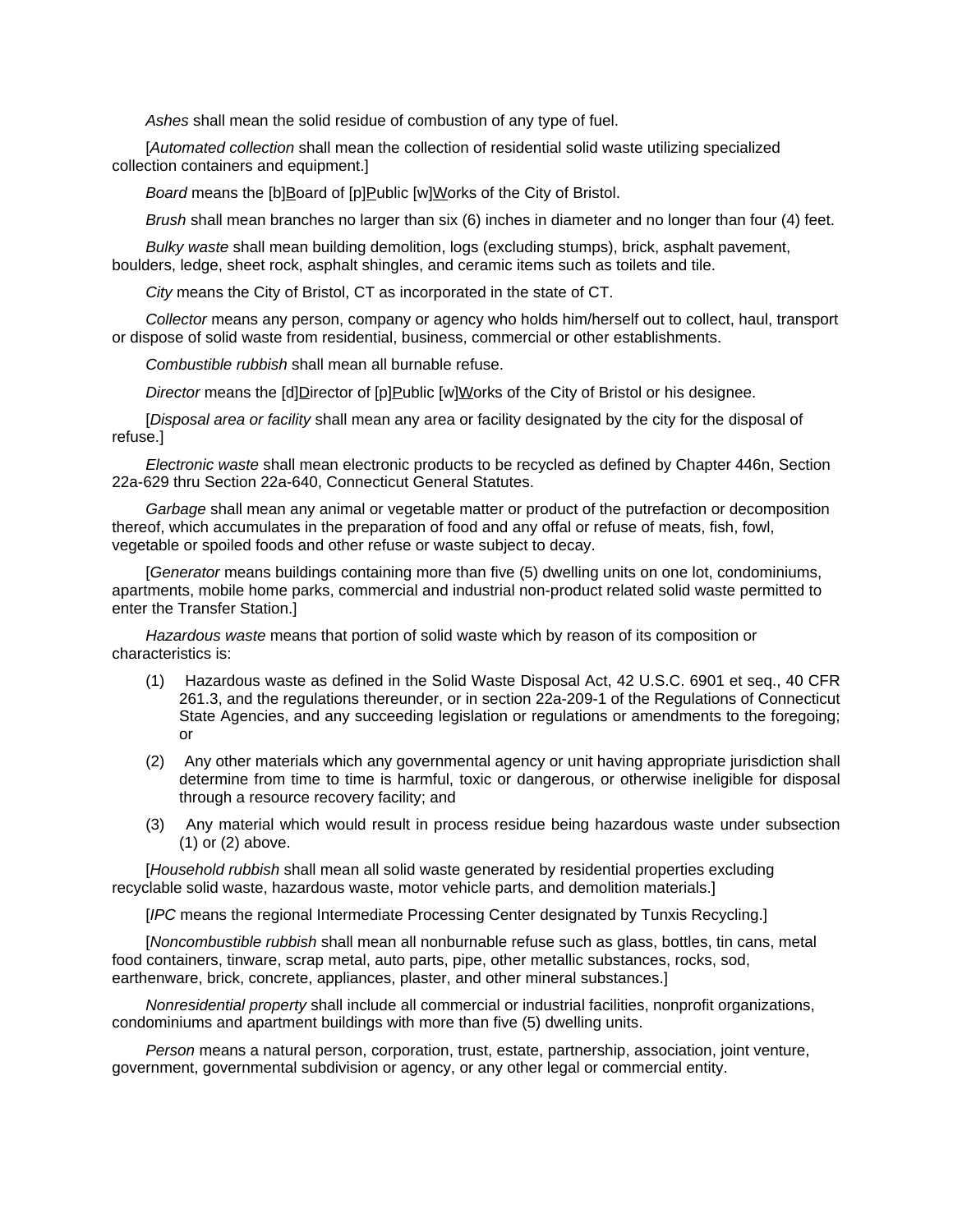[*Recyclable solid waste* means the type of solid waste normally generated, collected or disposed of in the city, which is or has been designated by the commissioner of the department of energy and environmental protection, the Tunxis Recycling Operating Committee and/or the board of public works to be recycled.]

*Refuse* shall be construed to be all-inclusive and shall include, but not be limited to, all solid wastes of the city, originating in the city, including all garbage, ashes, combustible rubbish, noncombustible rubbish, and trade wastes. Refuse shall not include body wastes, large tree branches, tree trunks, stumps, tree roots, sludge, animals, automobiles and large automobile parts or material from demolished buildings (bulky waste).

*Residential property* means real estate containing one (1) or more dwelling units but not more than five (5) units on one lot and shall not include hospitals, motels or hotels, apartment buildings, mobile home parks, nursing centers and condominiums.

[*Residue* means solid waste remaining after any recycling facility holding a permit has processed the waste, but excluding wastes which are toxic or hazardous.]

[*Salvageable trade wastes* shall mean all refuse that has use or value to a person or establishment other than those producing the same.]

*[Semi-automated collection* shall mean the collection of residential solid waste utilizing specialized containers and container tipper equipped collection equipment.]

[*Solid waste* means all discarded materials or substances including, but not limited to, garbage, refuse, sludge from air or water pollution control facilities or water supply treatment facilities, rubbish, ashes, electronic devices, household appliances, tires, auto parts, contained gaseous materials, incinerator residue, demolition and construction debris, offal and other discarded materials and substances resulting from industrial, commercial, mining, and agricultural operations and from community activities, but not including sewage and other highly diluted water-carried materials or substances and those in gaseous form or solid or dissolved materials in irrigation return flows or industrial discharges, or source, special nuclear or byproduct materials within the meaning of the Atomic Energy Act of 1954, as amended.]

*Solid waste collector* means a person engaged in the business of collecting, transporting or disposing of solid waste generated within the boundaries of the city.

*[Special pick-up* shall mean a scheduled residential pick-up for either a large quantity of solid waste and/or large residential items that would not normally fit into a standard household rubbish container including appliances, large furniture (sofas, chairs, mattresses, etc.) water heaters, tires, electronic devices, but excluding building demolition materials.]

[*Trade wastes* shall mean all wastes and portions thereof from wholesale and retail establishments, and products of manufacturing, end products of food preparation for sale, or scraps of leftovers of nonsalable portions thereof.]

*Unacceptable Curbside Collected Rubbish* shall consist of all materials not permitted under applicable laws to be accepted for disposal at a State approved disposal site and materials restricted by the Board of Public Works. Common unacceptable curbside collected rubbish includes leaves, brush, woodchips, grass clipping, demolition materials (sheetrock, shingles & tile), dirt, sod, sand, rocks, bricks, concrete, metals larger than one cubic foot, electronics, chemicals, hot ashes, smoke detectors, mercury containing thermostats or thermometers, oil based paint and latex paint cans (dried or liquid).

[*Unacceptable waste* means that portion of solid waste, excluding hazardous waste, but including, without limitation, explosives, pathological and biological waste, radioactive materials, ashes (except residential ash), foundry sand, sewage sludge (unless processed to permit incineration), cesspool and other human waste, human remains and animal carcasses, motor vehicles, including such major motor vehicle parts as automobile transmissions, engines, rear ends, doors, springs and fenders, agricultural and farm machinery and equipment, marine vessels and major parts thereof, any other large machinery or equipment, liquid wastes, or nonburnable construction materials and/or demolition debris, that:

(1) May present a substantial endangerment to public health or safety;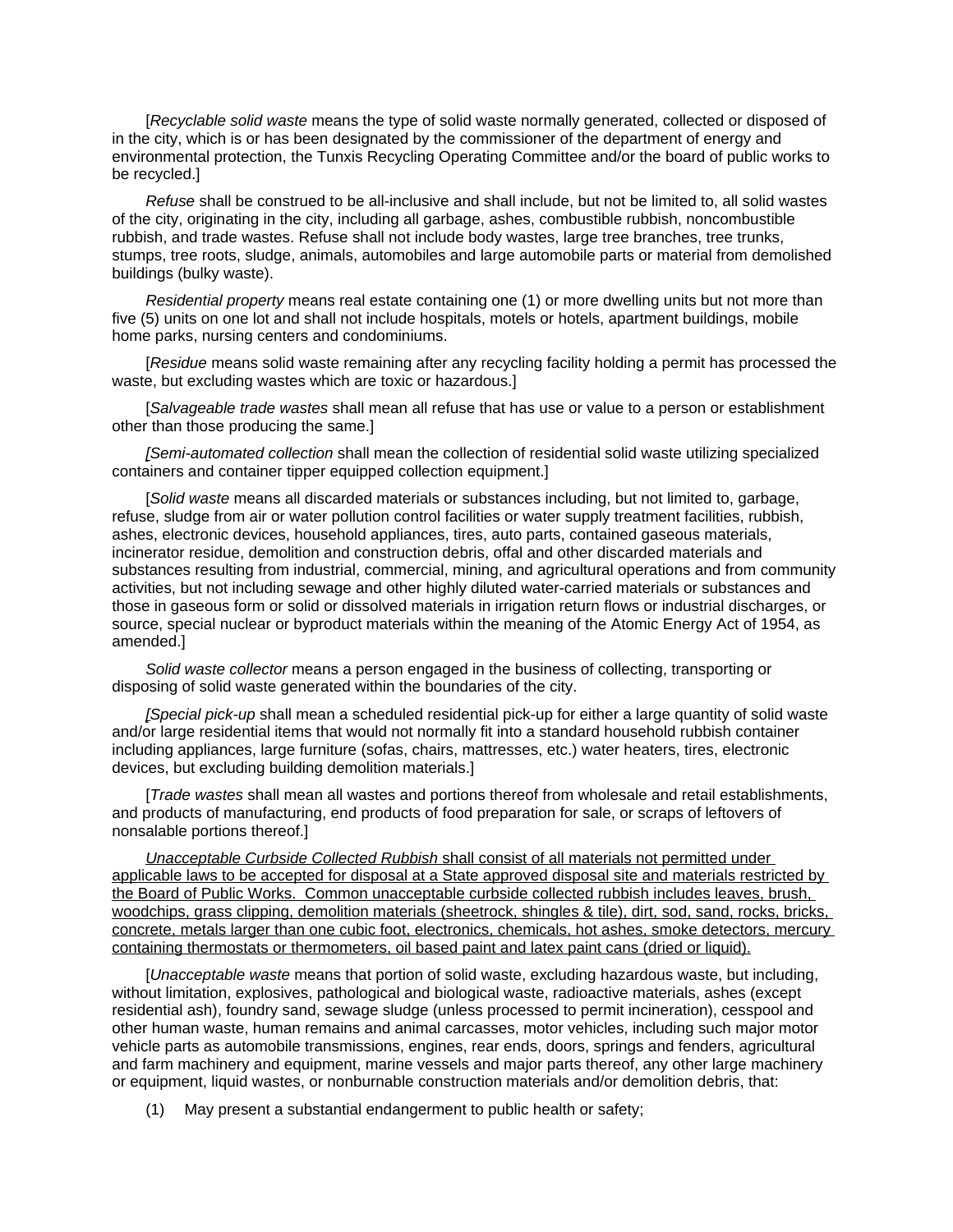- (2) May cause applicable air quality or water effluent standards to be violated by the normal operation of a resource recovery facility; or
- (3) Has a reasonable possibility of adversely affecting the operation of a resource recovery facility, unless such unacceptable waste is delivered in minimal quantities and concentration as part of normal collections in which case it shall constitute acceptable waste.]

*User* shall mean any person who sends or delivers refuse to the disposal area or facility.

*Yard waste* shall mean grass clippings, plants of all types, leaves, woodchips, and small twigs no thicker than one (1) inch in diameter and no longer than twelve (12) inches.

(Ord. of 6-12-01; Ord. of 6-12-12)

**Cross reference—— Rules of construction and definitions generally, § 1-3.** 

Sec. 10-3. - Disposal restricted generally.

Except as provided in Article II of this chapter, no person shall dispose of any refuse or garbage within the city, except at the designated disposal areas or facilities provided by the city.

(Ord. of 6-12-01)

Sec. 10-4. - Private premises storage and disposal restrictions.

- (a) [From time to time t] The [b]Board of [p]Public [w]Works [may designate areas of the city to be serviced by automated/semi-automated collection in which case the board of public works] shall designate acceptable container type, fee, color and size. City-provided containers shall remain the property of the City of Bristol. No paint, crayon, marker or other material shall be applied to the container unless approved by the board of public works. Residents may use two-inch number stickers to identify their containers by house/apartment number. The director of public works, or agent, may remove any city-owned container that is defaced in a manner that violates terms of section 10-4 from service. Replacement of these removed containers will be at the property owner's expense. Additional rubbish or recycling containers are available only through a fee-paid annual subscription. Additional rubbish containers must have a valid paid sticker displayed in the designated area in order to be collected.
- [(b) All ashes on private premises shall he stored in fire-resistant containers with close-fitting covers. Such containers shall be equipped with adequate handles to facilitate collection. Ashes containing hot embers shall not be placed in containers for collection. Ash must be double-bagged prior to placement in container for collection.]
- ([c]b) Refuse shall not be permitted to accumulate on any private premises except in approved containers, trash or refuse storage bins, racks, or enclosures as described in this section.
- ([d]c) If in the opinion of the [d]Director of [h]Health or their agent, an unsanitary or unhygienic condition exists on any private premises within the city, the  $[d]$ Director of  $[h]$ Health or their agent may require the user to take such action as is necessary to correct the situation including the construction of refuse storage bins, racks or enclosures, and the treatment of refuse, refuse containers and refuse storage bins, racks and enclosures with disinfectants, deodorizers and/or exterminating compounds. All such action shall be under the direction of and subject to the approval of the [d]Director of [h]Health or their agent. The [d]Director of [h]Health or their agent may order the public works department onto any property to eliminate unsanitary conditions at the property owner's expense.
- ([e]d) The owner or occupant of any private premises shall insure that all solid waste stored on the premises does not create offensive odors, create air or water pollution problems, invite the breeding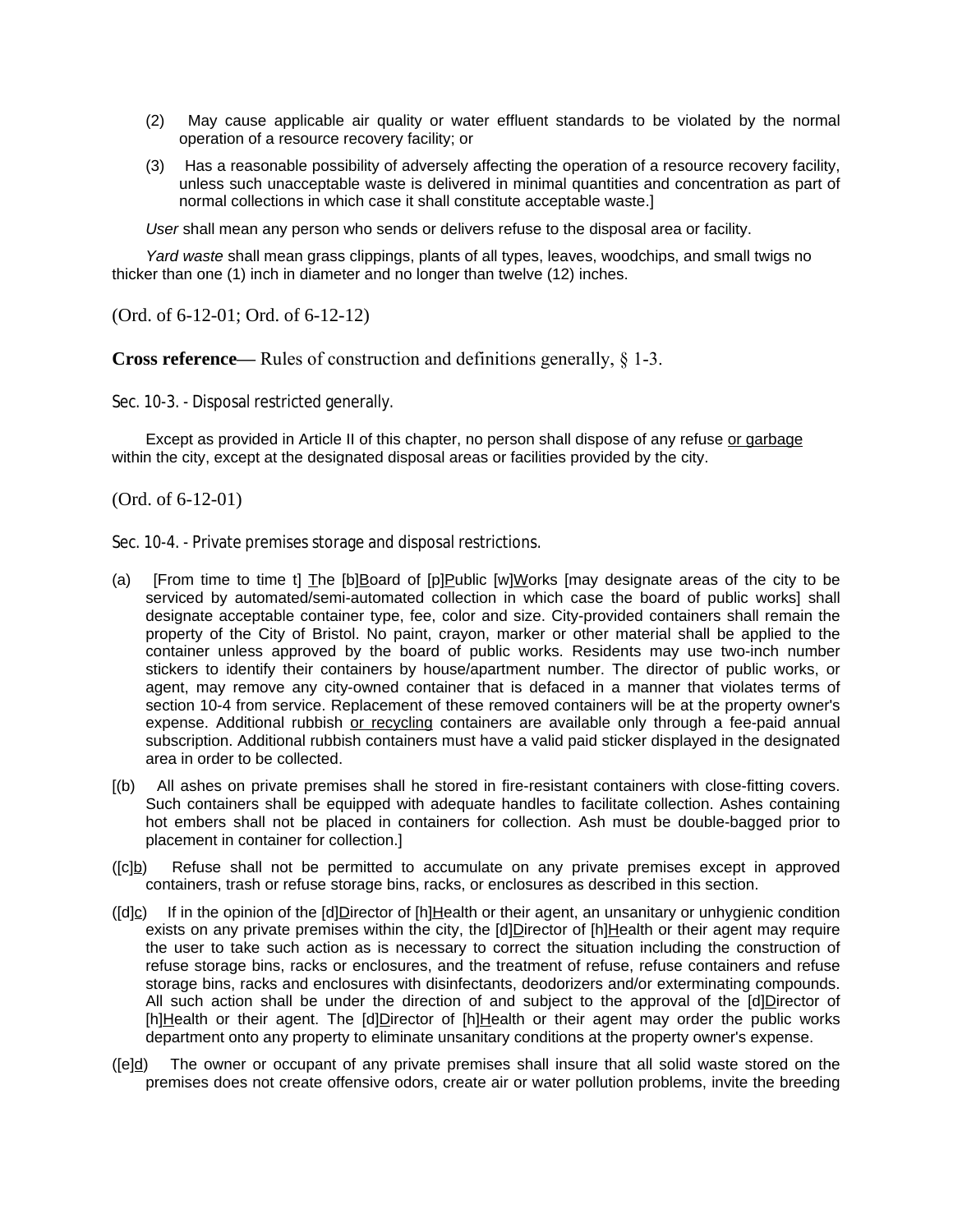of flies, mosquitoes or rodents, create a fire hazard, or in any other manner tend, in the opinion of the director of health or their agent, to constitute a nuisance or a potential health hazard.

(Ord. of 6-12-01; Ord. of 6-12-12; Ord. of 7-9-13)

Sec. 10-5. - Rubbish storage regulations for mercantile and business establishments and multiple dwellings.

- [(a) When, in the opinion of the building inspector, fire marshal or health authority, a storage area is needed in lieu of metal containers in order to remedy conditions presenting a fire hazard resulting from the storage of combustible rubbish, waste, boxes, cartons, paper, etc., tires, automobiles and automobile parts at mercantile and business establishments and multiple dwellings, orders shall be issued by those in authority to remedy such conditions within a reasonable time.
- (b) Inside storage rooms for the storage of the materials described in subsection (a) of this section shall be of two-hour construction throughout, with a door to the outside. Inside doors shall be equipped with a self-closing mechanism. Storage rooms having an outside door only may have an unrated metal door without a self-closing mechanism but equipped with locking facilities.
- (c) Outside storage rooms for the materials described in subsection (a) of this section shall be constructed of masonry and equipped with locking facilities. The room must be constructed of noncombustible material when attached to buildings. The doors and frames must be of metal construction. Storage facilities having a room for combustible materials shall be located not less than fifteen (15) feet from any building.]
- ([d]a) Outside storage bins for all establishments having car parts and all items pertaining to the repairing of motor vehicles shall be constructed of masonry and must be of sufficient size to conceal this type of storage. Bins shall not be constructed on a wall having windows above unless it has a metal roof. Bins constructed on a wall having no windows and noncombustible trim may be constructed without a roof. Bins shall be equipped with metal door and locking facilities. If bins are also used for paper, cartons, rags and miscellaneous combustibles, they must be constructed with a metal roof or cover.
- ([e]b) Metal commercial type containers, completely enclosed, may be used, normally, for the storage of [materials described in subsection (a) of this section] combustible rubbish, waste, boxes, cartons, paper, etc., tires, automobiles and automobile parts. If they are constructed specially for the user's own requirements, they must be approved by the building inspector, fire marshal or health authority.
- $(ff|_C)$  Used tires may be stored in a fenced in enclosure out of direct sight of the street. The storage area must have a paved or concrete floor. The area must be covered to prevent the accumulation of rain water in the tires. In lieu of an enclosure establishments may request a waiver to use alternative storage from the director of public works and zoning enforcement officer.
- [(g) Containers for garbage and rubbish must be made of nonrusting material. They must be watertight, having a tight-fitting cover.]

(Ord. of 6-12-01; Ord. of 6-12-12)

[Sec. 10-6. - Disposal of small animal carcasses.

No dead small animal shall be disposed of except as provided in this section. It may either:

- (1) Be buried in a hole and covered with dirt to a depth of at least two (2) feet; or
- (2) In a manner approved by the director of public works.

(Ord. of 6-12-01)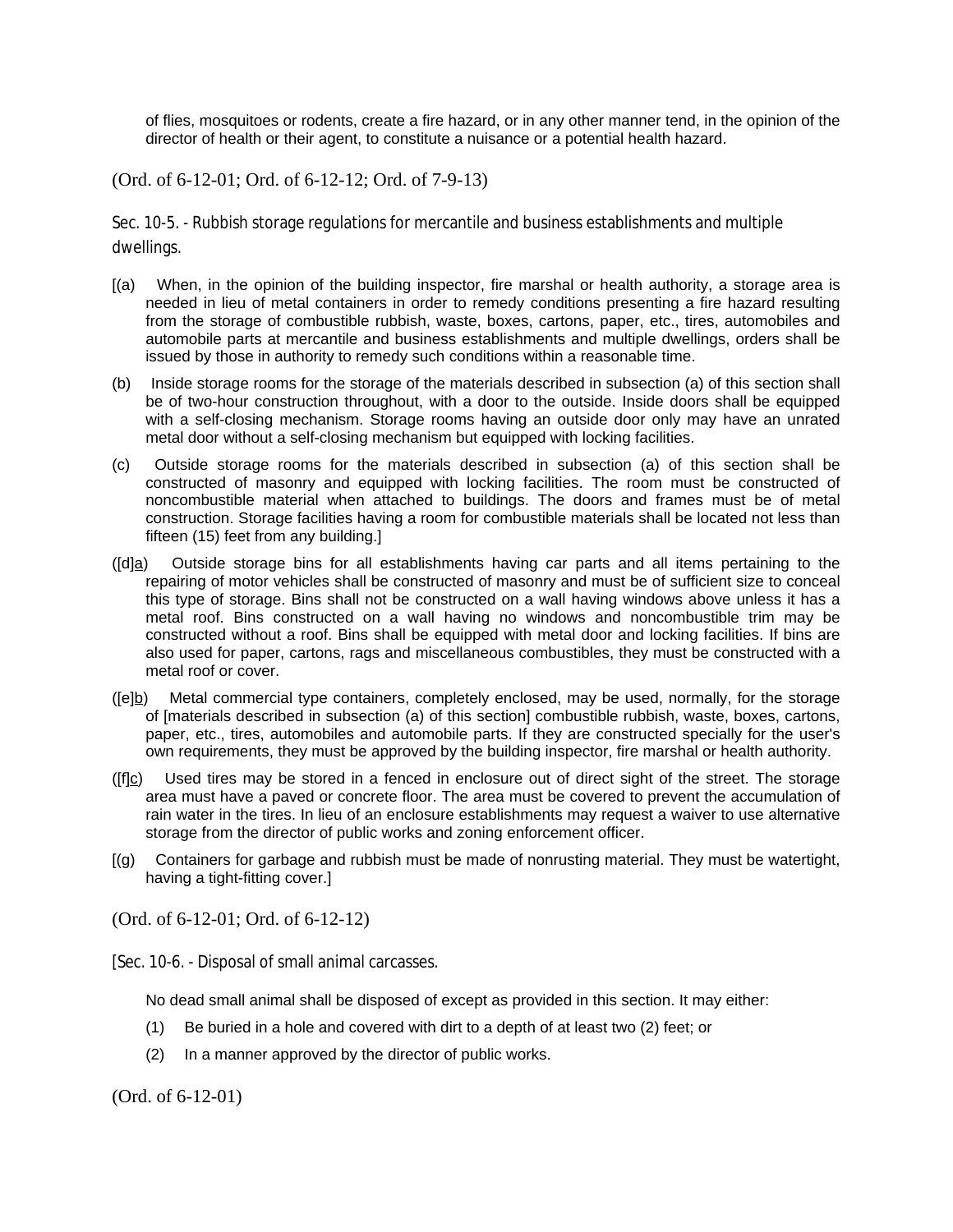### **Cross reference—** Animals and fowl, Ch. 4. ]

[Sec. 10-7. - Junkyards prohibited.

Automobile junkyards or any other type of junkyards are prohibited in the city. The parking or storage of two (2) or more unregistered or inoperable motor vehicles shall be considered an automobile junkyard.

(Ord. of 6-12-01) ]

[Sec. 10-8. - Violations.

Each day any violation of this section is willfully continued after official notice from either the director of public works or the director of health to halt or correct such violation shall be deemed a separate offense and be penalized as such.

(Ord. of 6-12-01) ]

[Sec. 10-9. - Bulky waste disposal site.

A means shall be provided for residents to dispose of bulky waste items; that include sheet rock, asphalt shingles, ceramic items such as toilets and tile, and other items/materials authorized by the board of public works; at the solid waste transfer station. In addition to any applicable permit fees, users shall pay to the city a tipping fee in a sum set in accordance with a fee schedule developed from time to time by the board of public works and confirmed by the city council. Tickets sold prior to the establishment of the automated fee system may be returned to the city for credit towards the automated fee system until such date established by the board of public works, at which time the tickets will become invalid.

Clean fill consisting of sand, dirt, asphalt pavement, boulders, cement, and brick will be accepted at the discretion of the board of public works.

(Ord. of 6-12-01; Ord. of 2-10-04; Ord. of 6-12-12)]

[Sec. 10-10. - Solid waste transfer station.

- (a) There shall be created at least one (1) solid waste transfer station for the purpose of depositing acceptable solid waste, rubbish and recyclables, generated in the city. The solid waste transfer station for acceptable solid waste shall be for the following users:
	- (1) Residential property owners and tenants wishing to bring acceptable solid waste generated by them to the solid waste transfer station.
	- (2) Commercial, industrial and contractor businesses not meeting the requirements for disposal in the Bristol Resource Recovery Facility.
	- (3) Residential property owners and generators wishing to bring recyclable solid waste generated by them to the station.
- (b) All persons using the solid waste transfer station facility shall source separate materials brought thereto into the appropriate container or area set aside for that purpose.
- (c) Prior to disposing of any item or items at said transfer station, a permit/windshield sticker or other identifying tag shall be obtained from the director of public works. Residential property owners and tenants shall pay a permit fee set in accordance with a fee schedule developed from time to time by the board of public works and confirmed by the city council. Proof of residency/property ownership must be presented to city employees on request. Commercial, industrial and contractor businesses shall pay an annual permit fee set in accordance with a fee schedule developed from time to time by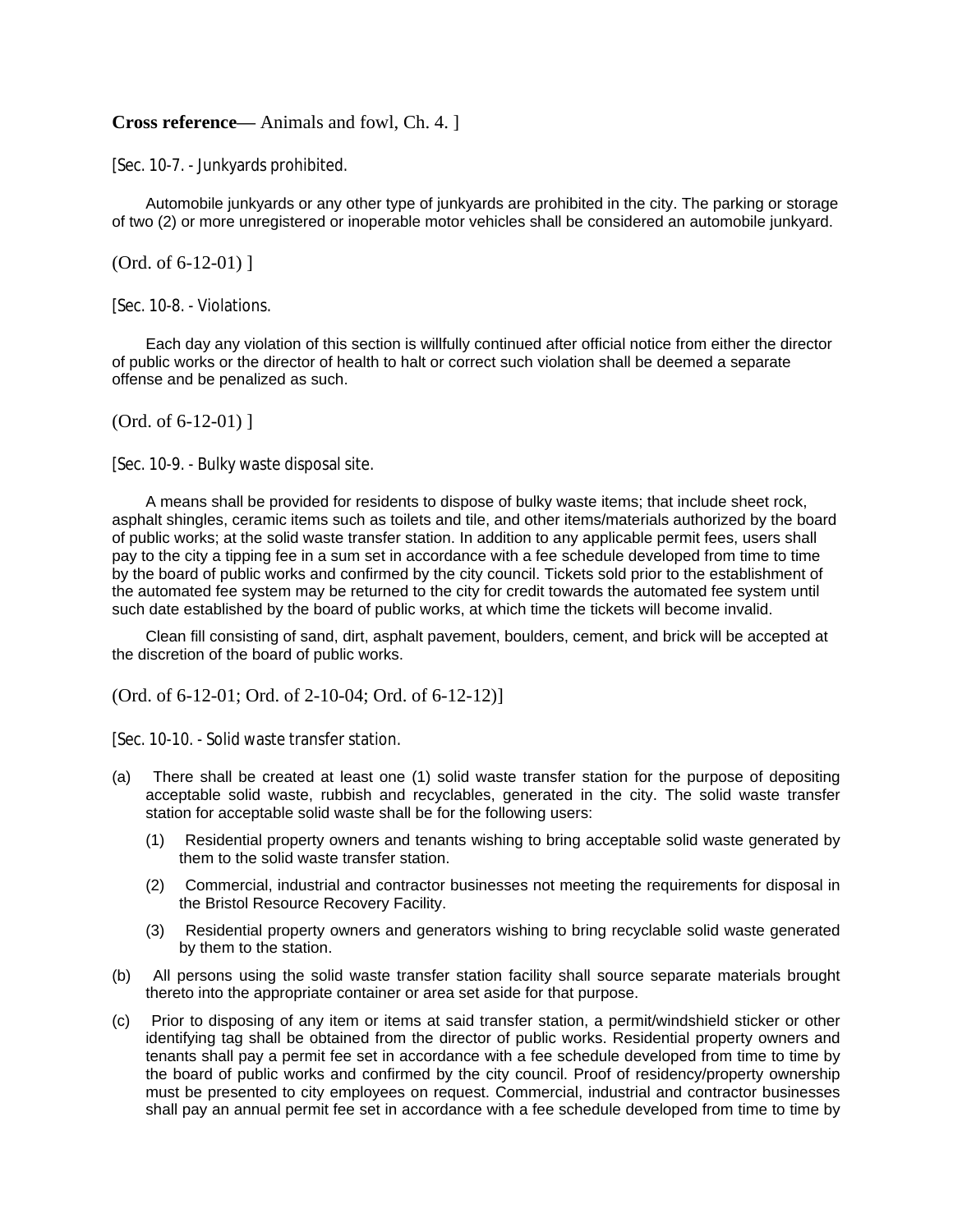the board of public works and confirmed by the city council. A current certificate of insurance (auto liability insurance) in an amount specified by the board of finance, with the City of Bristol named as certificate holder shall be required. Supplied stickers, tags, residential, commercial, yard waste, and generator must be applied to the vehicle as instructed in the lower drivers' side corner of the windshield or as directed by the director of public works in order to be granted access to the transfer station. Replacement permits for replacement vehicles or replaced windshields will be granted free of charge only if the non-expired sticker is removed from the old vehicle and presented to the department of public works. Otherwise, a new permit must be purchased. Lost or misplaced permit tags are subject to fees set by the board of public works. The application requirements, issuance of permits, and expiration, revocation, and renewal of permits shall be as set forth and required in article II of this chapter, as the same may be amended from time to time. If a previous permit has been suspended or revoked, the resident will not be reissued a permit for a time period as determined by the director of public works.

- (d) The hours of normal operation of the transfer station facility shall be set by the board of public works. The director of public works may make temporary adjustments of the operating hours of the station to address situational events such as storm clean-up, leaf collection, etc.
- (e) In addition to the annual permit fee, all persons using the transfer station shall pay to the city a tipping fee set in accordance with a fee schedule developed from time to time by the board of public works and confirmed by the city council.
- (f) Deliveries by residential property owners and tenants to the transfer station shall be made by the owners' or tenants' own automobile, pickup truck or small trailer only except that a borrowed vehicle (residential or commercial) used for a resident's personal use may be allowed access to the transfer station under rules established by the board of public works.
- (g) A vehicle may be classified as commercial if it has exterior business stenciling, is a dump truck, panel truck, box truck, ladder rack, or any vehicle or trailer with a storage bed larger than eight (8) feet long by six (6) feet wide. Commercial vehicles will be required to have commercial permits and pay commercial fees.
- (h) Materials and requirements for recycling shall be established by the board of public works.
- (i) All persons using the transfer station facility shall source separate recyclable material into the appropriate recycling container or area set aside for that purpose.
- (j) Any resident of the city may bring separated recyclable material to the recycling station after purchase of a transfer station permit and payment of required fees.
- (k) Brush, less than six (6) inches in diameter and four (4) feet in length, may be brought to the transfer station for chipping and disposal by the city. Stumps are not accepted at the facility.
- (l) All pressurizable tanks, including propane tanks, with valves removed shall be disposed at the transfer station as scrap metal. Only 20-pound gas grill tanks in good working order will be accepted with valves, which must contain a transport/storage plug.

(Ord. of 6-12-01; Ord. of 2-10-04; Ord. of 6-12-12)]

Sec. 10-[11]6. - Curbside Collected Rubbish [pickup of household rubbish].

The [b]Board of [p]Public [w]Works shall [may] institute weekly curbside collection of household rubbish materials from residential dwelling units. Only materials meeting the definition of "acceptable curbside collected rubbish" can be disposed of and will be collected by the City. [The types of materials designated as household rubbish shall be as set forth in regulations established by the board of public works.]

Residential household rubbish (for single through five (5) residential dwelling units per building) shall be sorted and packaged as follows: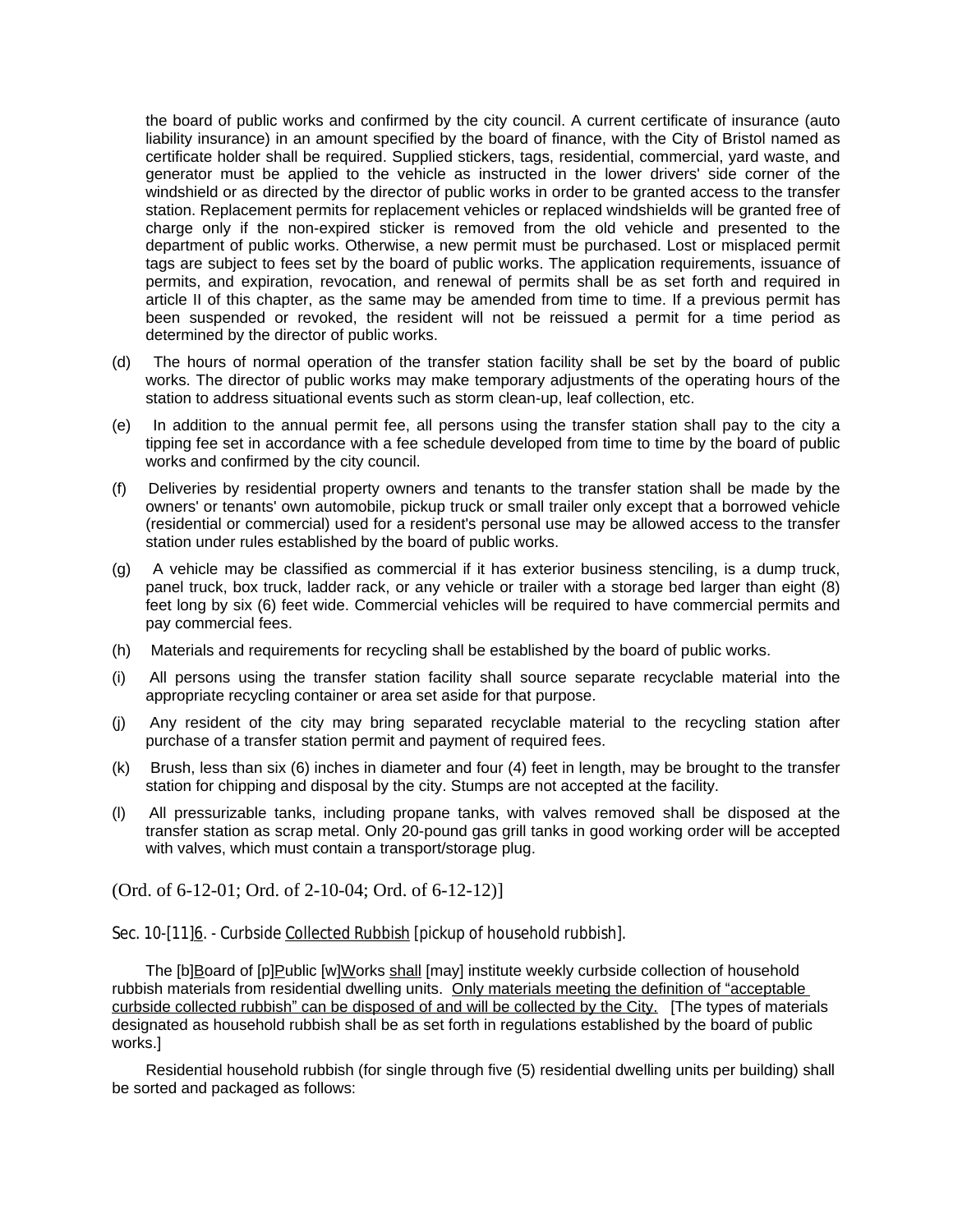- (a) Containers for household rubbish must be city issued. [From time to time the board of public works may designate areas of the city to be serviced by automated/semi-automated collection in which case the board of public works shall designate acceptable container type and size.] The Department of Public Works will only collect rubbish contained in a City issued container.
- (b) All household rubbish containers shall be placed curbside no sooner than 3:00 p.m. the day preceding the collection day nor later than 6:00 a.m. on the designated collection day. Containers shall not be placed within five (5) feet of all obstructions (parked vehicles, mail boxes, other solid waste containers, trees bushes, etc.) Empty containers shall be removed from curbside no later than twelve (12) hours after collection.
- (c) [Extinguished cold ash, saw dust, cat box litter, and other similar particulate waste must he doubled bagged prior to placement in collection containers.] Solid waste that does not meet the requirements of "acceptable curbside collected rubbish" will not be collected. Recyclable materials are not allowed in rubbish barrels. All rubbish must be placed in a bag contained within the barrel and the barrel lid must be closed.
- (d) Household syringes shall be disposed of in accordance with all state and federal regulations and/or procedures established by the board of public works.
- [(e) Latex (water base) paint shall be dried using "cat box" clay or similar absorbent material prior to disposal with rubbish. Latex paint can lids must be removed prior to disposal with rubbish to indicate no liquid material remains. Latex paint may also be spread on newspapers, dried, and discarded in rubbish. All other paints and chemicals, liquid and solid, must be disposed of during scheduled household hazardous waste collections, or as specified by the board of public works. Motor oil and antifreeze may be disposed of by residents at the transfer station, see section 10-10. Empty chemical containers are not considered hazardous waste and should be disposed of with rubbish.]
- (e) No curbside acceptable recyclable materials shall be placed in the rubbish container.
- (f) Barrels containing materials classified as "unacceptable curbside collected rubbish" will not be collected.

All curbside collected rubbish containers are [household rubbish is] subject to inspection [at curbside or designated pickup locations] by the collector and/or the city to determine proper separation and segregation of recyclable solid waste and other solid waste as set forth in this article.

City issues barrels damaged through normal wear and tear shall be repaired or replaced at City expense by the Department of Public Works. The City provides each residential property one rubbish barrel per unit. Any additional barrels can be purchased by the resident at a fee approved by the Board of Public Works.

The [d]Director or their designee, upon receipt of notice of a violation shall give written notice to the generator of the solid waste that a violation has occurred. [Upon receipt of a second notice of violation as to the same generator,] If warranted, the [d]Director shall issue a second notice of violation which shall advise the generator that subsequent violations shall be cause for penalties in accordance with this article, and that future recyclable solid waste from said dwelling unit shall not be collected at the sole option of the city.

All properties receiving curbside rubbish collection services as of January 1, 2018 shall be classified as residential unless otherwise defined by the Board of Public Works The Department of Public Works shall be authorized to suspend or cease curbside rubbish collection service to any property that does not meet the definition of residential property. Any property owner that converts a residential property to a commercial, industrial or condominium use shall notify the Department of Public Works within 30 days. Upon receipt of the said notice or an investigation performed by the Department of Public Works determines that the property is classified as a non-residential property, the suspension or elimination of curbside rubbish collection services may result.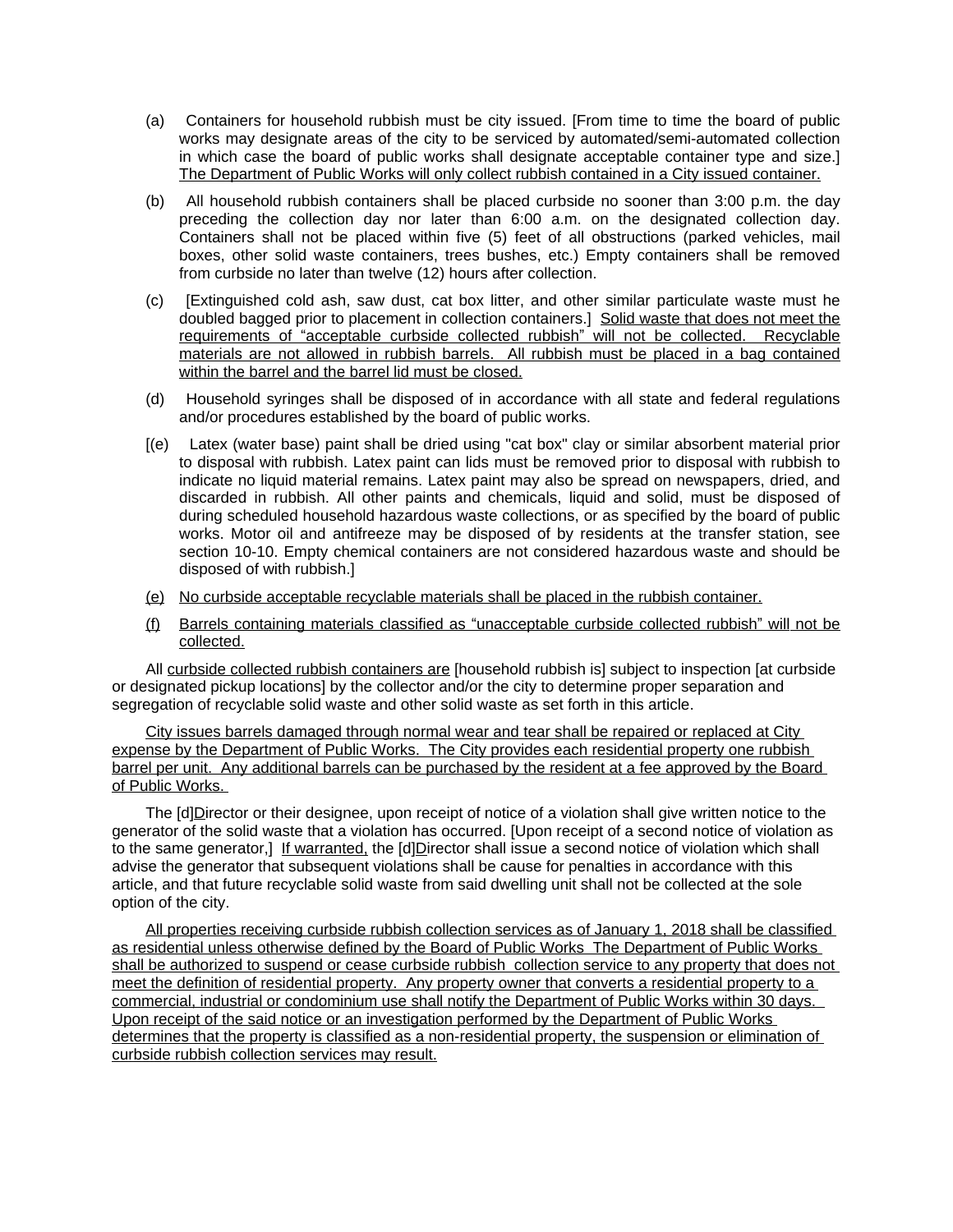The Board of Public Works reserves the right to approve owner supplied barrels such as bear proof barrels, however the barrels must meet City collection requirements and be approved by the Director of Public Works. The purchase and repair of said barrels shall be at the owner's sole expense.

The Board of Public Works reserves the right to establish a weight limit for all materials deposited in the City issued curbside collected rubbish barrel.

The Department of Public shall schedule weekly collection of all curb side collected rubbish barrels. The Director of Public Works and the Board of Public may revise or alter said collection day from time to time or as required due to City holidays.

The practice of salvaging or removing materials from curb side barrels is prohibited.

#### Sec. 10-7. - Curbside Collected Recycling

The board of public works may institute bi-weekly (once every two weeks) curbside collection of household recyclables materials from residential dwelling units. Only materials meeting the definition of "acceptable curbside collected recycling" can be disposed of and collected by the City.

Residential household recycling (for single through five (5) residential dwelling units per building) shall be sorted and packaged as follows:

- (a) Containers for household recycling must be city issued. The Department of Public Works will only collect recycling contained in a City issued containers.
- (b) All household recycling containers shall be placed curbside no sooner than 3:00 p.m. the day preceding the collection day nor later than 6:00 a.m. on the designated collection day. Containers shall not be placed within five (5) feet of all obstructions (parked vehicles, mail boxes, other solid waste containers, trees, bushes, etc.) Empty containers shall be removed from curbside no later than twelve (12) hours after collection.
- (c) Solid waste that does not meet the requirements of acceptable curb side collected recyclable materials will not be collected; All recyclable materials shall be placed in the container loose, bagging of recyclable materials is not allowed. The barrel lid must be closed.

All household curbside collected recyclable containers are subject to inspection by the collector and/or the city to determine proper separation and segregation of recyclable solid waste and other solid waste as set forth in this article.

 City issued barrels damaged through by normal wear and tear shall be repaired or replaced at City expense by the Department of Public Works. The City provides each residential property one rubbish barrel per unit. Any additional barrels can be purchased by the resident at a fee approved by the Board of Public Works.

The Director or their designee, shall give written notice to the generator of the solid waste that a violation has occurred. If warranted, the Director shall issue a second notice of violation which shall advise the generator that subsequent violations shall be cause for penalties in accordance with this article, and that future recyclable solid waste from said dwelling unit shall not be collected at the sole option of the City.

All properties receiving curbside recycling collection service as of January 1, 2018 shall be classified as residential unless otherwise defined by the Board of Public Works. The Department of Public Works is authorized to suspend or cease curbside rubbish collection service to any property that does not meet the definition of residential property. Any property owner that converts residential property to commercial, industrial or condominiums shall notify the Department of Public Works within 30 days. Upon receipt of the said notice or an investigation performed the Department of Public Works that determine the property is classifies as a non-residential property, suspension or elimination of curb side rubbish collection services may result.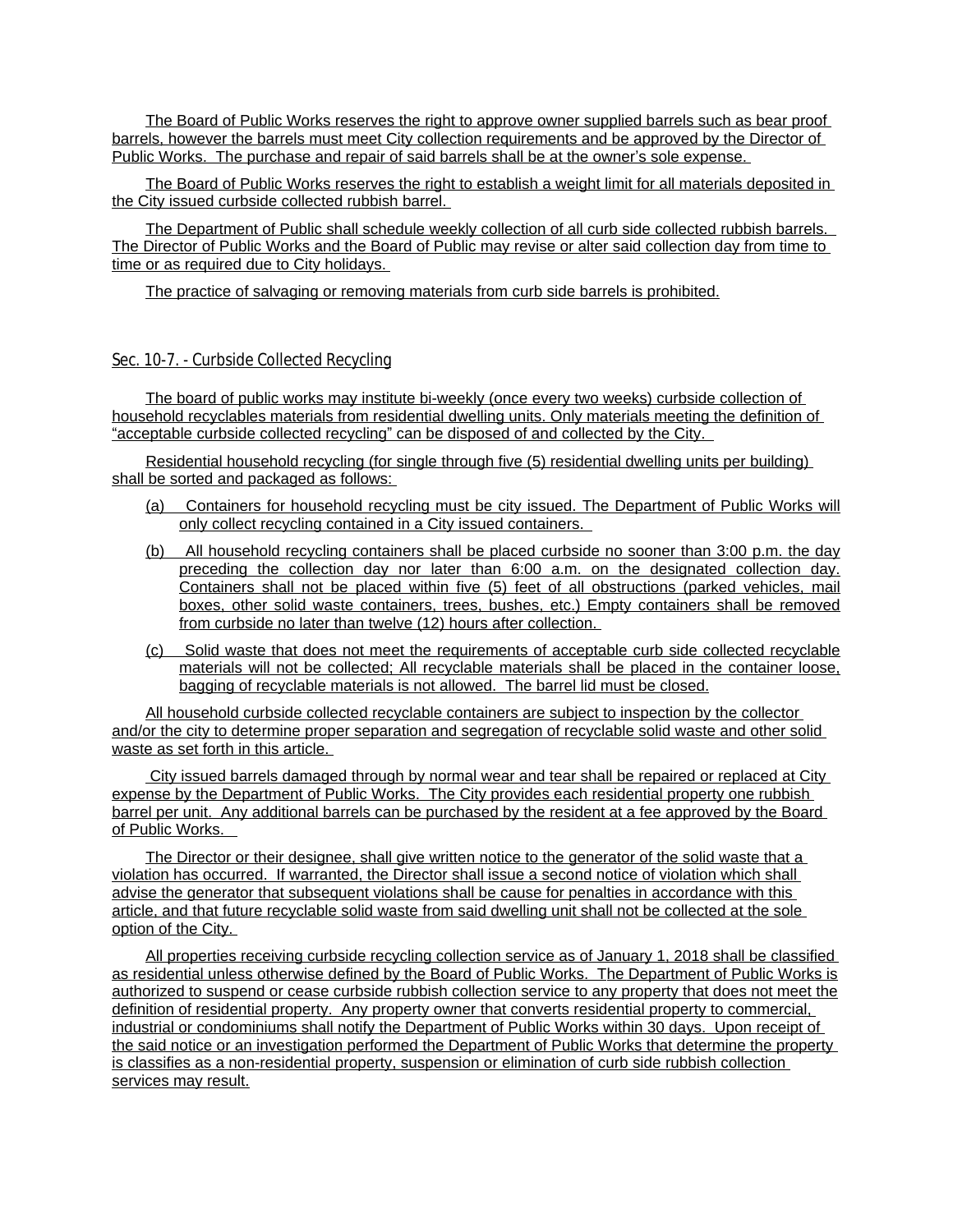The Board of Public Works reserves the right to approve owner supplied barrels such as bear proof barrels, however the barrels must meet City collection requirements and be approved by the Director. The purchase and repair of said barrels shall be at the owner's sole expense.

The Department of Public shall schedule bi-weekly (once every two weeks) collection of all curb side collected recycling barrels. The Director of Public Works and the Board of Public Works may revise or alter said collection day from time to time or as required due to City holidays.

(Ord. of 6-12-01; Ord. of 7-13-10; Ord. of 6-12-12)

[Sec. 10-12. - Residential recyclable solid waste.

- (a) Any person who generates solid waste from residential property shall separate from the other solid waste items designated for recycling by the commissioner of energy and environmental protection.
- (b) Not withstanding subsection (a), the state statute and/or board of public works requires the items defined in definitions section 10-2, recyclable solid waste shall be separated from other solid waste generated from residential property and recycled.
- (c) All residential recyclable solid waste shall be separated by the generator and placed in containers or packaged for collection at the curb or designated location for recyclable solid waste drop off.
- (d) Curbside pickup of recyclable materials. The board of public works may institute a curbside collection of recyclable materials from residential dwelling units. The types of materials designated as recyclable shall be as set forth in regulations established by the board of public works.

All recyclable materials shall be placed at curbside no sooner than 3:00 p.m. the day preceding the collection day nor later than 6:00 a.m. on the designated collection day.

- (e) The packaging and collection times of the following materials shall be as follows:
	- (1) Bulk metals (white goods) and household electronics will be collected after scheduling a special pick up with the public works department and payment of any fees.
	- (2) Brush, no larger than six (6) inches in diameter and four (4) feet long, shall be suitably tied in bundles light enough for one (1) person to lift. Brush will only be collected after scheduling a brush pick up with the public works department and payment of any fees.
	- (3) Leaves packaged in paper leaf bags approved by the board of public works will be picked up during spring and fall collection periods. Yard waste, grass clippings, and similar green leafy materials may be included with leaves during the spring and fall collection periods. Collection periods will be designated by the board of public works. The director of public works may extend the period of collection and advise the board of public works of such action.
	- (4) Residential yard waste may be collected by subscribing to a fee-paid collection service in approved city-owned containers and only when a valid paid sticker is displayed in the designated area. Yard waste can not be disposed in rubbish or recycling containers. See section 10-2, definitions (yard waste). Yard waste collection periods are established by the board of public works. The director of public works may extend the period of collection and advise the board of public works of such action.
	- (5) Christmas trees will be collected curbside after removing tree stands, lights, ornaments, and tree bags during a collection schedule determined by the board of public works (currently the first two (2) weeks of the new year on the scheduled rubbish collection day). The director of public works may extend the period of collection and advise the board of public works of such action.
- (f) Disposal of other recyclable items: Residents of the city may bring other recyclable items to the transfer station at 685 Lake Avenue, permit required. See section 10-10.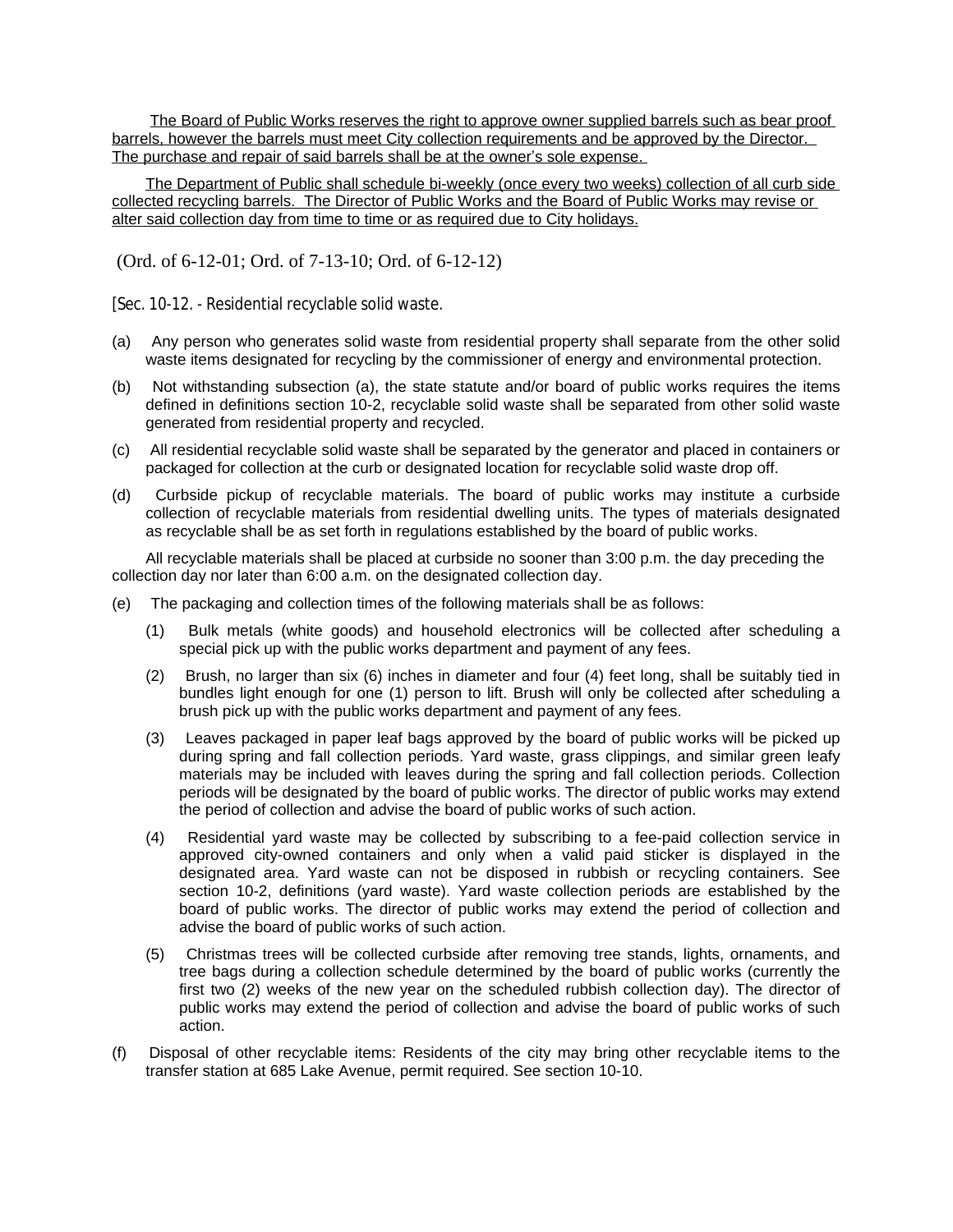# (Ord. of 6-12-01; Ord. of 6-12-12)]

Sec. 10-[13]8. - Nonresidential recyclable solid waste.

- (a) Any person who generates solid waste from other than a residential property shall make provisions for the separation from other solid waste of the items designated for recycling by the Connecticut [c]Commissioner of [e]Energy and [e]Environmental [p]Protection and/or as set forth in regulations established by the [b]Board of [p]Public [w]Works.
- [(b) Notwithstanding subsection (a), the following items shall be separated from other solid waste and recycled: See section 10-2, definitions (recyclable solid waste).
- (c) Nonresidential recyclable solid waste shall be disposed of through private recycling collectors licensed by the City of Bristol under this article.

Generators from buildings containing more than five (5) dwelling units, condominiums, apartments, mobile home parks, commercial and industrial nonproduct related recyclable solid waste may elect to take their recyclables to the city transfer station.]

([d]b) Generators from nonprofit institutions may bring non-product related recyclable [(and nonrecyclable)] solid waste to the transfer station after disclosure of a nonprofit tax I.D. number and purchase of a [special] permit at a cost equal to the residential transfer station permit. [A permit sticker shall be supplied.] See sections 10-10 and 10-24.

(Ord. of 6-12-01; Ord. of 6-12-12)

#### Sec. 10-9. - Solid Waste Transfer Station.

A means shall be provided for residents and taxpayers to dispose of bulky waste items which includes, ceramic items such as sheet rock, roof shingles, tile, leaves, grass, yard waste, sand, rocks, brush, stumps, appliances, metal, etc. and other items/materials authorized by the Board of Public Works; at the solid waste transfer station.

In addition to any applicable permit fees, users shall pay to the City a user fee based on the weight of material disposed of at the transfer station. The weight of the material shall be calculated by the weight measured on the inbound and out bound scale upon entering and exiting the transfer station. Permit and user fees shall be established by the Board of Public Works. No user fee will be charged for disposal of "acceptable curbside recyclable materials", however a permit is required to gain access to the transfer station.

A list of acceptable material allowed to be disposed of at the transfer station shall be established by the Director of Public and shall be in accordance with State of Connecticut DEEP requirements.

The solid waste transfer station shall be available to residential and commercial permit holders only. Residential permits will be issued only to residents or taxpayers of the City. Commercial permits are available to insured businesses to dispose of solid waste generated in the City. Use of residential permits for commercial use will not be permitted. Disposal of material generated outside the City limits at the transfer station is not permitted.

- (a) All persons using the solid waste transfer station facility shall source separate materials brought thereto into the appropriate container or area set aside for that purpose.
- (b) Prior to disposing of any item or items at said transfer station, a permit/windshield sticker or other identifying tag shall be obtained from the Department of Public Works. Said permit fee shall be set in accordance with a fee schedule established from time to time by the Board of Public Works
- (c) In addition to the permit fee each user of the transfer station shall be charged a user fee based on the weight of the material disposed of at the transfer station. The per pound fee shall be established by the Board of Public Works. The weight of the material that the user shall be charged shall be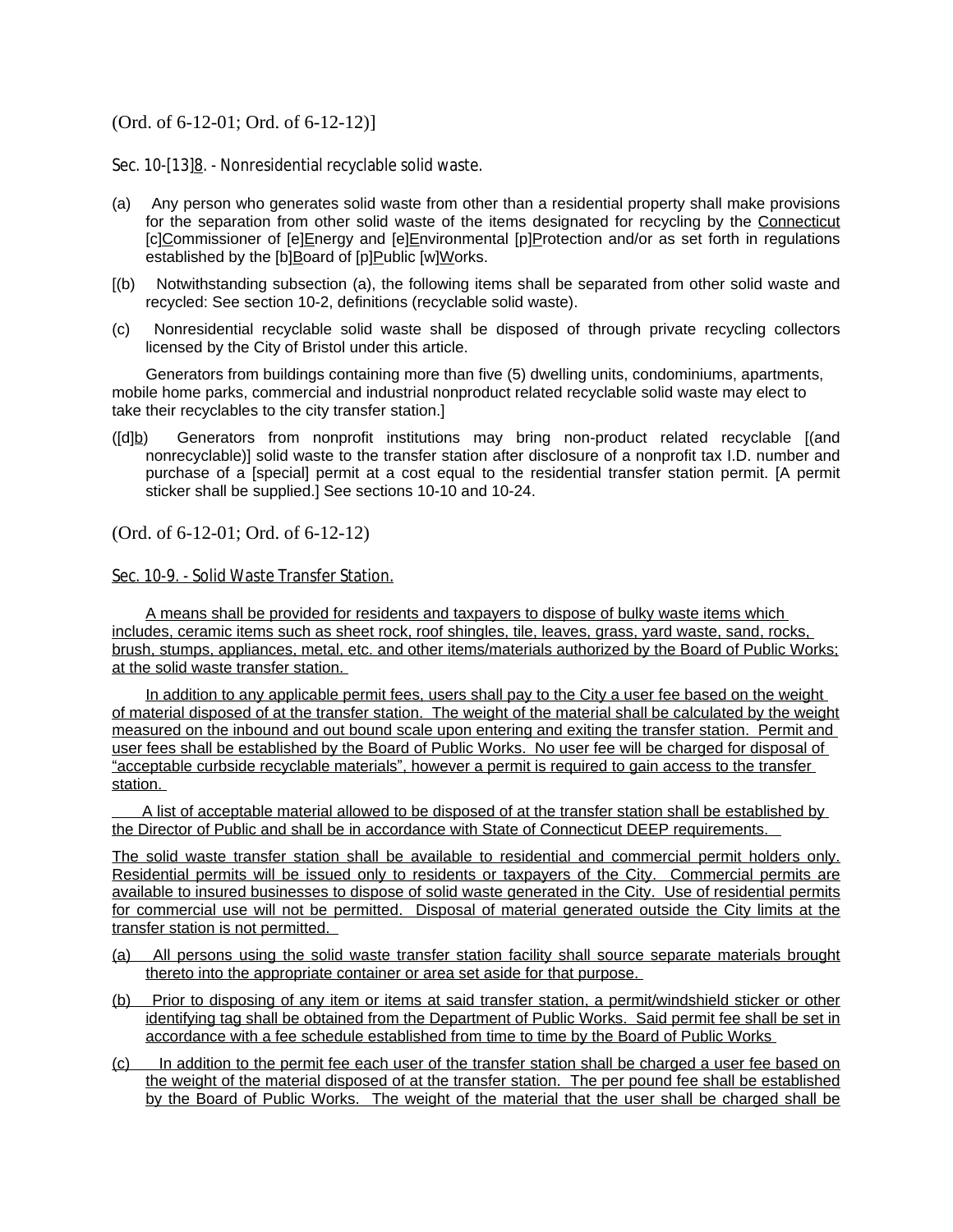based on the difference calculated by the inbound and outbound scale. The Department of Public Works shall calibrate the scales on a yearly basis. Said calibration shall be made available to residents upon request.

- (d) The Department of Public Works may require each residential permit holder accessing the transfer station to provide proof of residency/property ownership or in the case of commercial, industrial and contractor businesses, prove that the materials being deposited at the transfer station were generated within City limits.
- (e) Each commercial, industrial and contractor business shall provide in addition to a permit fee a current certificate of insurance (auto liability insurance) in an amount specified by the Board of Finance, with the City of Bristol named as certificate holder.
- (f) Department of Public Works permits must be displayed in accordance with Department requirements in order to gain entry into the transfer station.
- (g) Replacement permits will be granted free of charge only if the non-expired permit is presented to the Department of Public Works. Otherwise, a new permit must be purchased. Lost or misplaced permit are subject to fees set by the Board of Public Works. If a previous permit has been suspended or revoked, the resident will not be reissued a permit for a time period as determined by the Director.
- (h) The hours of normal operation of the transfer station facility shall be set by the Board of Public Works. The Director of Public Works may make temporary adjustments of the operating hours of the station to address situational events such as storm clean-up, leaf collection, etc.
- (i) A vehicle may be classified as commercial if it has exterior business stenciling, is a dump truck, panel truck, box truck, ladder rack, or any vehicle or trailer with a storage bed larger than eight (8) feet long by six (6) feet wide. Commercial vehicles will be required to have commercial permits and pay commercial fees.

(j) Any resident of the City may bring separated recyclable material to the recycling station after purchase of a transfer station permit.

(k) Brush, less than six (6) inches in diameter and four (4) feet in length, may be brought to the transfer station for chipping and disposal by the City.

(l) All pressurizable tanks, including propane tanks, with valves removed shall be disposed at the transfer station as scrap metal. Only 20-pound gas grill tanks in good working order will be accepted with valves, which must contain a transport/storage plug.

(m) The practice of savaging or removing materials from the transfer station is prohibited. All items deposited at the transfer station become the property of the City of Bristol.

Sec. 10-[9]10 – Special Curbside Collections – Seasonal.

The Board of Public Works may establish special curbside City wide collections for items such as leaf bags and Christmas trees. Said collections shall be seasonal and available to all residential properties.

- (a) Leaf bag collection:
	- I. The Department of Public shall provide curbside collection of leaf bags during the spring and fall of each year. The date and times shall be set by the Director of Public Works
- ii. All leaf bags shall be brought to the curb. Leaves are only collected in brown, recyclable, paper leaf bags.
- iii. Leaf bags containing dirt, sand, rocks, sod or materials other than leaves will not be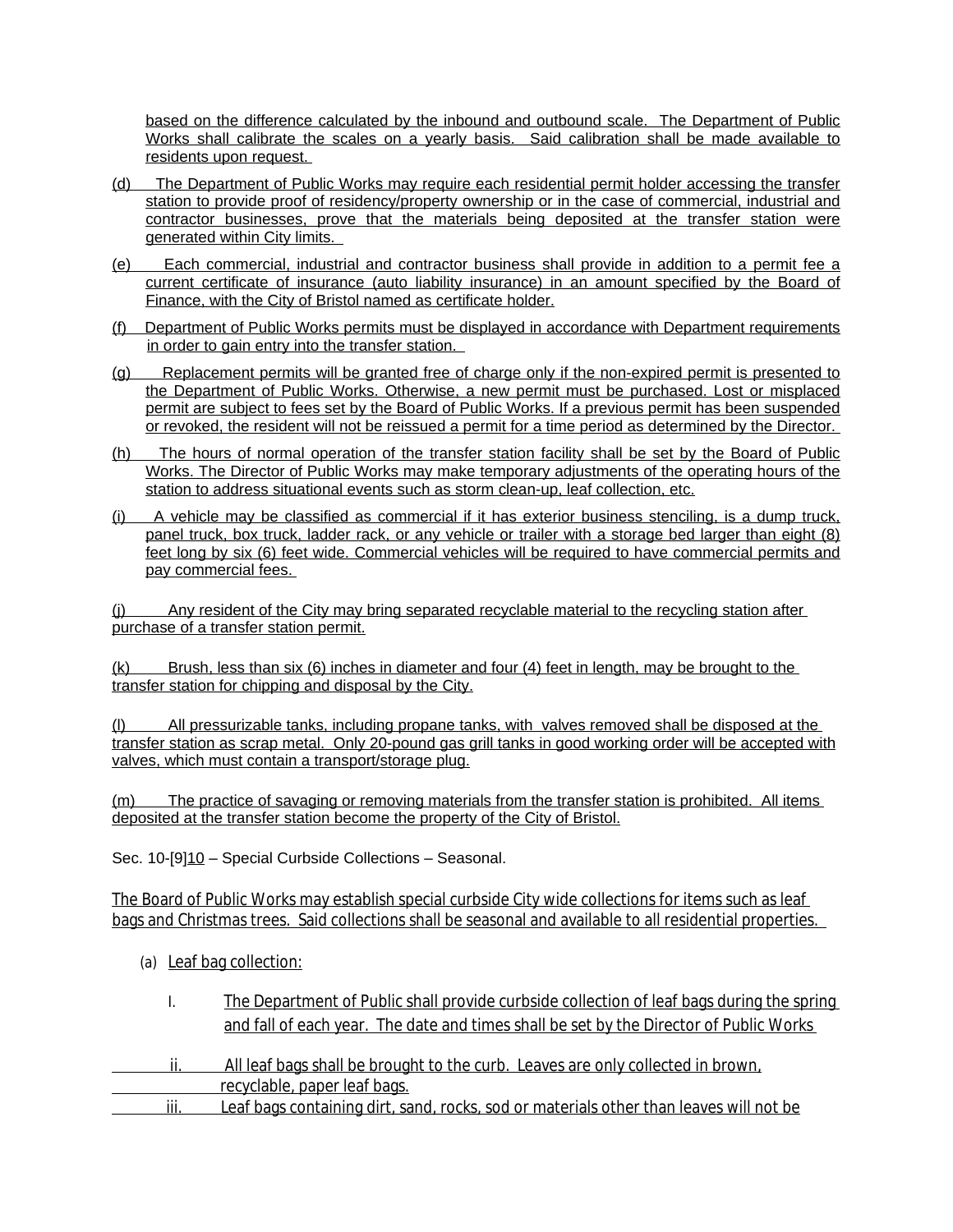|                |      | collected.                                                                              |
|----------------|------|-----------------------------------------------------------------------------------------|
|                | iv.  | Loose leaf piles will not be collected.                                                 |
|                | V.   | Leaf bag collection service shall be limited to residential properties only.            |
|                | vi.  | Yard waste, grass clippings, and similar green leafy materials may be included with     |
| <u>leaves.</u> |      |                                                                                         |
| (b)            |      | <b>Christmas Tree Collection:</b>                                                       |
|                |      |                                                                                         |
|                | i.   | Each year after the New Year holiday the Department of Public Works shall collect       |
|                |      |                                                                                         |
|                |      | Christmas trees for a period of approximately two weeks. Said time may be extended      |
|                |      | by the Director.                                                                        |
|                | ii.  | Residents shall place trees curbside by 6:00 am on the day of collection established by |
|                |      | the Department of Public Works.                                                         |
|                | iii. | All trees shall be free of stands, lights, ornaments and tree bags removed.             |
|                |      |                                                                                         |
|                | iv.  | Christmas tree collection shall be limited to residential properties only.              |
|                |      |                                                                                         |

Sec. 10-[10]11. – Special Curbside Collections – Scheduled.

The Department of Public Works shall provide residents an opportunity to schedule curbside collection of brush/branches and bulk solid waste.

- (a) Brush/Branches Collection:
	- i. Brush will only be collected after scheduling a brush pick up with the Public Works Department
	- ii. Branches must be less than six inches in diameter and cut to a maximum 4 foot length
	- iii. The total brush/branch pile cannot exceed 4 ft.  $x$  4 ft.  $x$  4 ft. and must be tied to secure bundles.
- iv. Loose piles of brush and branches will not be collected by the Department of Public Works.
	- (b) Bulk Solid Waste Collection/Pick Up
		- i. One bulk pick up is available to each residential property (unit) per year. Fees associated with additional bulk pick up shall be established by the Board of Public Works. For the purposes of bulk pick up "per year" is define as a calendar year.
		- $ii.$  The maximum size of a bulk pick up shall be 5 cubic yards (approximately 3 ft. by 3 ft. by 15 ft.)
		- iii. Only owners of residential properties are allowed to scheduled bulk pick ups.
- iv. Acceptable bulk pick up items shall be established by the Director of Public works and the Board of Public Works. Unless otherwise approved by the Board of Public Works, the following items are not eligible and will not be picked up as part of a bulk pick up; chemicals, auto parts, porcelain fixtures (toilets, sinks), construction debris, sheet rock,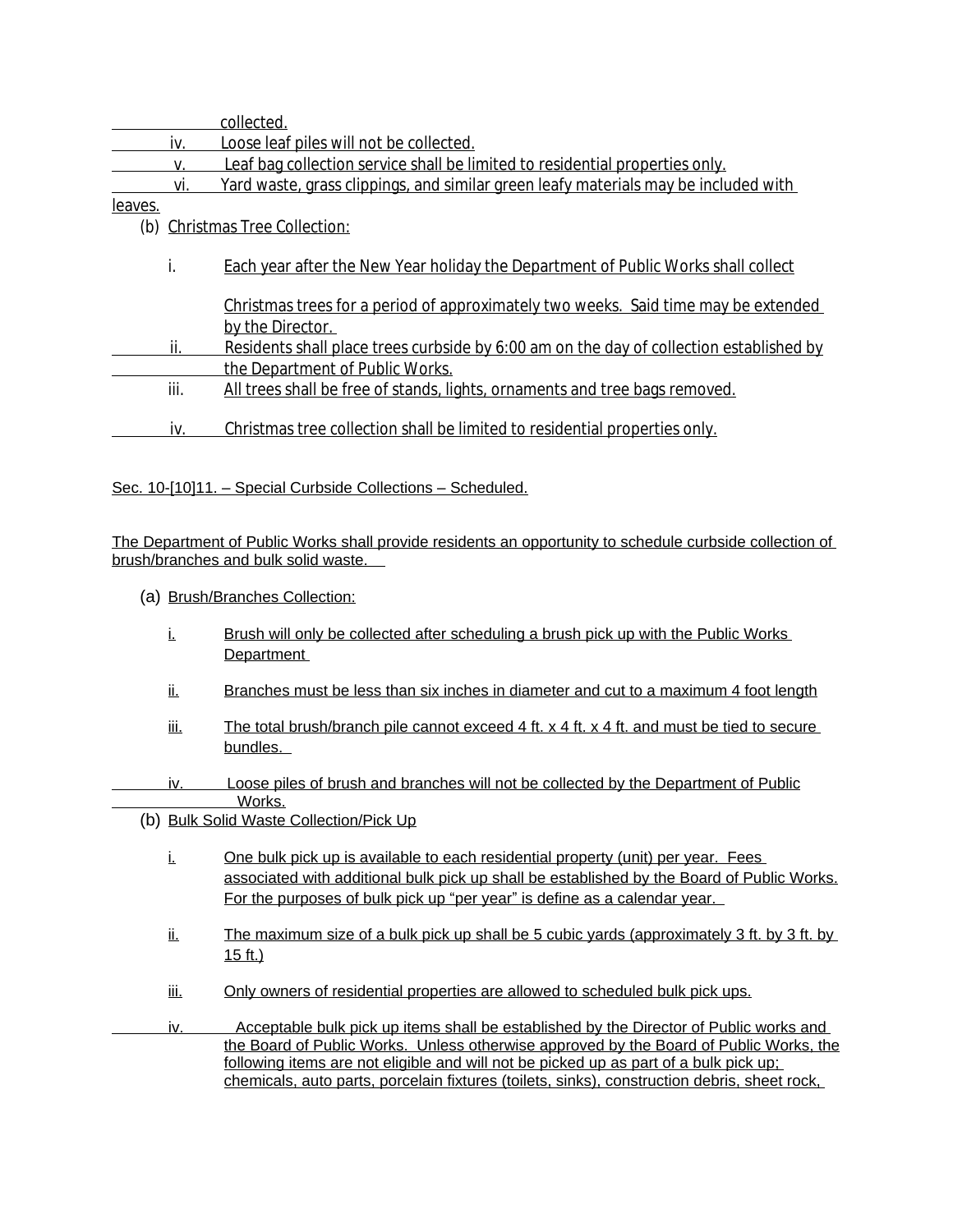shingles, ceramic tiles, yard waste, mirrors or glass. Metal item shall be placed in a separate pile segregated from the other bulk pick up items.

Sec. 10-[11]12. - Yard Waste Collection Service.

The Department of Public Works shall provide residential properties a subscription curbside collection service.

- (a) by subscribing to a fee-paid collection service. Fees shall be approved by the Board of Public Works.
- (b) All yard waste shall be placed in a City supplied and owned barrels. The City reserves the right to enter onto private property to collect City owned barrels stored outside.
- (c) The Department of Public Works will only collect yard waste barrels when a valid paid sticker is displayed on the barrel in the designated area.
- (d) Yard waste cannot be disposed in rubbish or recycling containers.
- (e) Yard waste collection periods are established by the Board of Public Works.
- (f) The Director may extend the period of collection and advise the Board of Public Works of such action.
- [Sec. 10-14. Composting site.

The city may institute a compost site for leaves, grass clippings, and yard wastes. The operating details shall be as set forth in regulations established by the board of public works.

(Ord. of 6-12-01) ]

Sec. 10-1[5]<sup>3</sup>. - Prohibition of storage, disposal or use of fracking waste.

- (a) *Purpose.* The prohibition of oil and gas drilling and extraction wastes are hereby declared necessary for the protection of the health, property, safety and welfare of the residents of the City of Bristol pursuant to sections 7-148(c)(7)(H), 7-148(c)(4)(H); 7-148(c)(7)(H)(xi), 7-148(c)(8), and 7- 148(c)(7)(H)(ii), Connecticut General Statutes, as amended.
- (b) *Definitions.* For the purposes of this section, the following terms, phrases, and words shall have the meanings given here, unless otherwise clearly indicated by the context:

*Application.* The physical act of placing or spreading natural gas waste or oil waste on any road or real property located within the City of Bristol.

*Hydraulic fracturing.* The fracturing of underground rock formations, including shale and non-shale formations, by manmade fluid-driven techniques for the purpose of stimulating oil, natural gas, or other subsurface hydrocarbon production.

*Natural gas extraction activities.* All geologic or geophysical activities related to the exploration for or extraction of natural gas, including, but not limited to, core and rotary drilling and hydraulic fracturing.

*Natural gas waste.*

(1) Any liquid or solid waste or its constituents that is generated as a result of natural gas extraction activities, which may consist of water, brine, chemicals, naturally occurring radioactive materials, heavy metals, or other contaminants;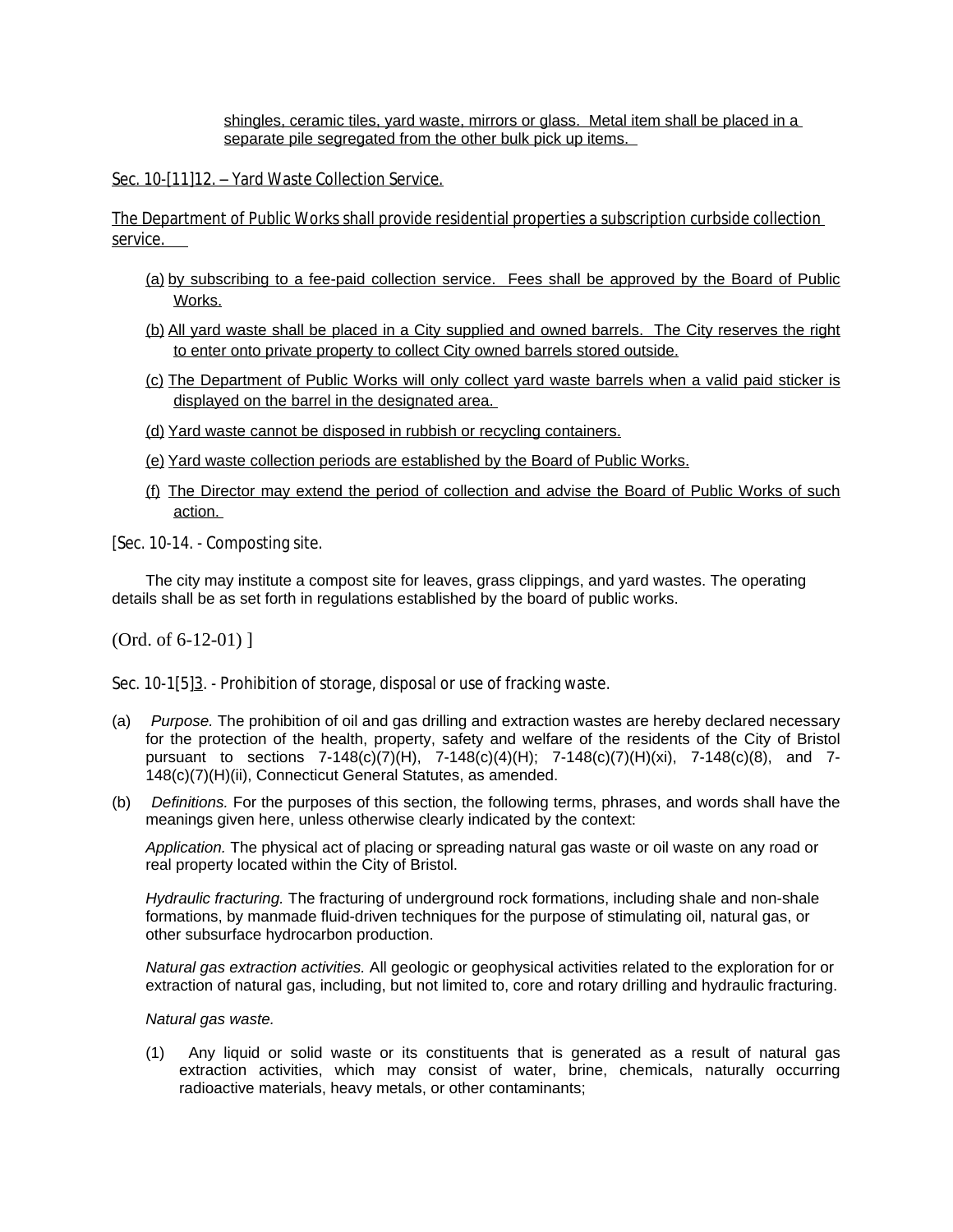- (2) Leachate from solid wastes associated with natural gas extraction activities;
- (3) Any waste that is generated as a result of or in association with the underground storage of natural gas;
- (4) Any waste that is generated as a result of or in association with liquid petroleum gas well storage operations; and
- (5) Any products or by products resulting from the treatment, processing, or modification of any of the above wastes  $(1)$ — $(4)$ ;
- (6) For purposes of this ordinance natural gas waste does not include purposeful materials derived from the distillation or refinement of petroleum such as oil, asphalt or bitumen.

*Oil extraction activities*. All geologic or geophysical activities related to the exploration for or extraction of oil, including, but not limited to, core and rotary drilling and hydraulic fracturing.

*Oil waste.*

- (1) Any liquid or solid waste or its constituents that is generated as a result of oil extraction activities, which may consist of water, brine, chemicals, naturally occurring radioactive materials, heavy metals, or other contaminants;
- (2) Leachate from solid wastes associated with oil extraction activities; and
- (3) Any products or by products resulting from the treatment, processing or modification of any of the above wastes (1)—(2).
- (4) For purposes of this ordinance oil waste does not include products derived from the distillation or refinement of petroleum such as oil, asphalt or bitumen.
- (c) *Prohibitions.*
	- (1) The application of natural gas waste or oil waste, whether or not such waste has received beneficial use determination or other approval for use by DEEP (Department of Energy and Environmental Protection) or any other regulatory body, on any road or real property located within the City for any purpose is prohibited.
	- (2) The introduction of natural gas waste or oil waste into any wastewater treatment facility within or operated by the city is prohibited.
	- (3) The introduction of natural gas waste or oil waste into any solid waste management facility within or operated by the city is prohibited.
	- (4) The storage, disposal, sale, acquisition, transfer, handling, treatment, and/or processing of waste from natural gas or oil extraction is prohibited within the city.
- (d) *[Inclusion.]* Provision to be included in bids and contracts related to the construction or maintenance of publicly owned and/or maintained roads or real property within the city.
	- (1) All bids and contracts related to the retention of services to construct or maintain any publicly owned and/or maintained road or real property within the city shall include a provision stating that no materials containing natural gas waste or oil waste shall be utilized in providing such a service.
	- (2) All bids and contracts related to the purchase or acquisition of materials to be used to construct or maintain any publicly owned and/or maintained road or real property within the city shall include a provision stating that no materials containing natural gas waste or oil waste shall be provided to the city.
	- (3) The following statement, which shall be a sworn statement under penalty of perjury, shall be included in all bids related to the purchase or acquisition of materials to be used to construct or maintain any publicly owned and or maintained road or real property within the city and all bids related to the retention of services to construct or maintain any publicly owned and/or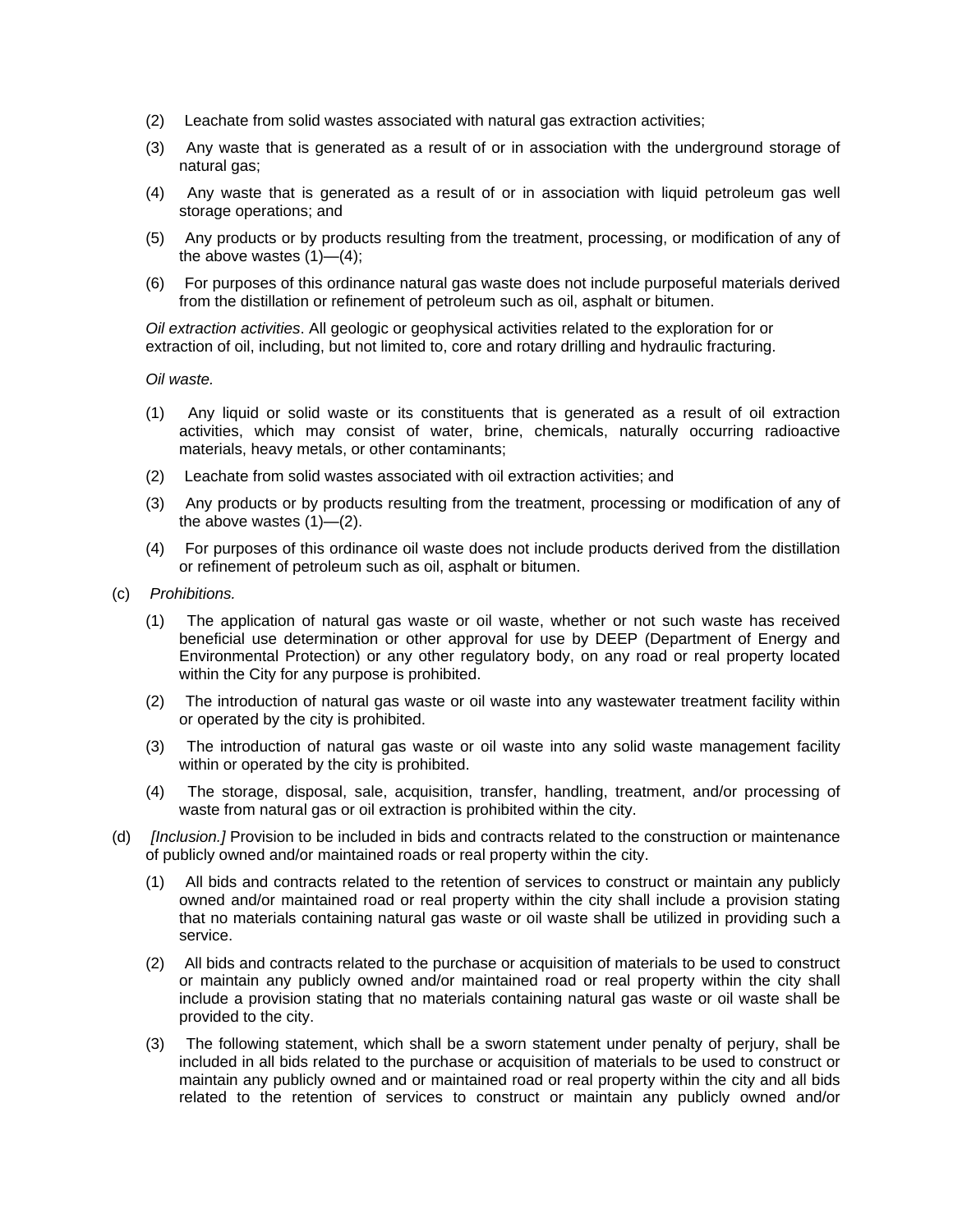maintained road or real property within the city: "We hereby certify under penalty of perjury that no natural gas waste or oil waste will be used by the undersigned bidder or any contractor, subcontractor, agent or vendor agent in connection with the bid; nor will the undersigned bidder or any sub-contractor, agent or vendor agent thereof apply any natural gas waste or oil waste to any road or real property within the City of Bristol as a result of the submittal of this bid if selected. "Oil waste" and "natural gas waste" does not include products derived from the distillation or refinement of petroleum such as oil, asphalt or bitumen."

(e) *Penalties for offenses.* In response to a violation of this section, the city may require remediation of any damage done to any land, road, building, aquifer, well, watercourse, air quality or other asset, be it public or private, within the City of Bristol. The city may also impose fines in accordance with section 1-11 of this Code of Ordinances for any violation of this section and any other remedies allowable under the law.

(Ord. of 10-10-17; Ord. of 4-10-18)

Sec. 10-14. – Disposal of small animal carcasses.

 No dead small animal shall be disposed of except as provided in this section. It may either:

(1) Be buried in a hole and covered with dirt to a depth of at least two (2) feet; or

(2) In a manner approved by the Director.

(Ord. of 6-12-01)

Sec. 10-15. - Violations.

Each day any violation of this section is willfully continued after official notice from either the director of public works or the director of health to halt or correct such violation shall be deemed a separate offense and be penalized as such pursuant to ordinance section 1-11.

(Ord. of 6-12-01)

**Cross reference** – Animals and fowl, Ch. 4

Secs. 10-16—10-20. - Reserved.

ARTICLE II. - LICENSING AND FEES

Sec. 10-21. - License/fee—Required; classifications.

No person shall engage in the business of collecting or disposing of refuse as a solid waste collector, recyclable solid waste collector, or generator within the city without first obtaining the appropriate license and paying the appropriate fee from the public works department for each vehicle to be used for such purpose. Any person operating as a solid waste collector within the city on or after January 1, 1986, or as a recyclable solid waste collector within the city on or after July 1, 1991, will be subject to the requirements and penalties provided in this chapter. Fees shall be set from time to time by the [b]Board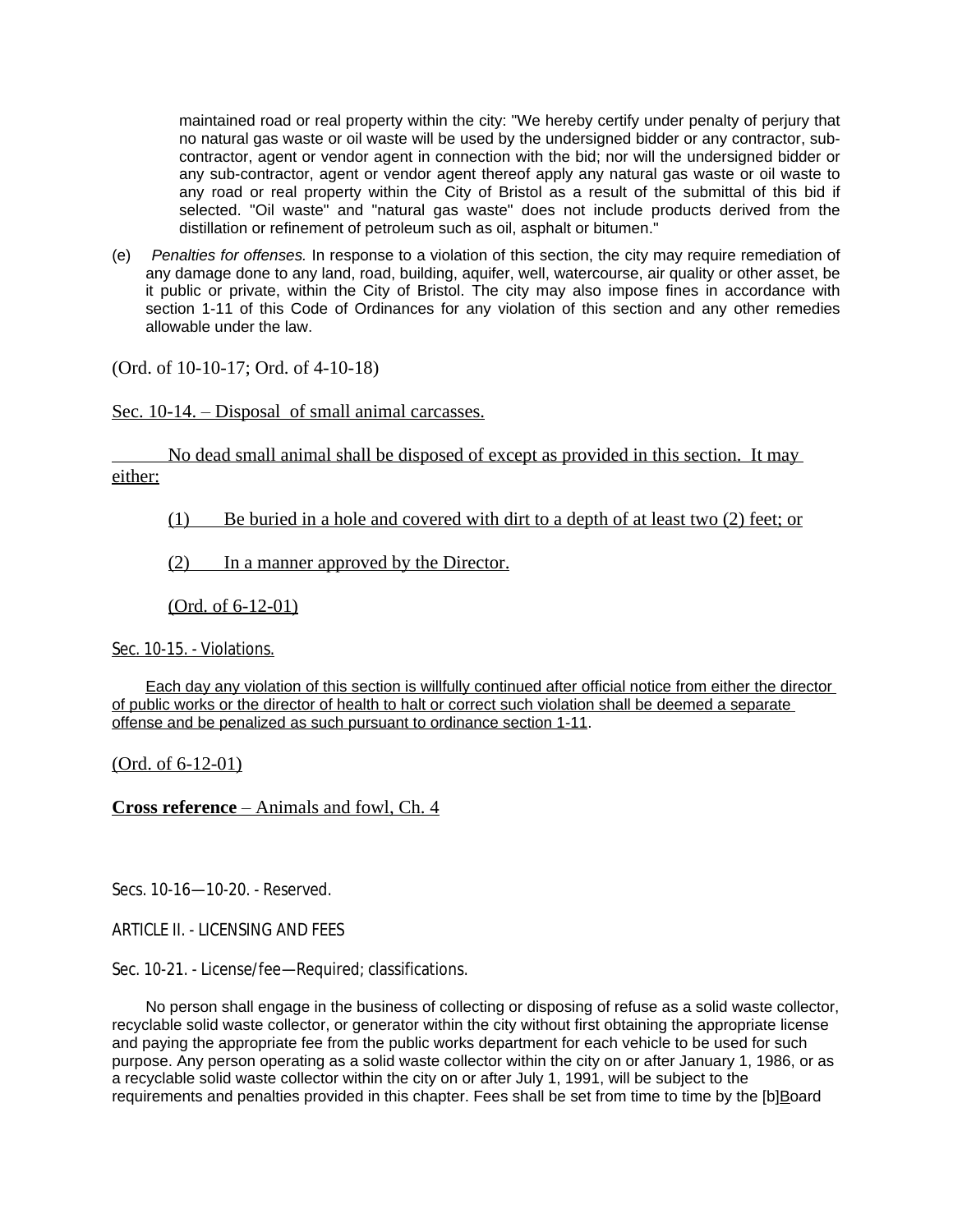after a public hearing. [and confirmed by the city council. Licenses shall be issued to private collectors under one (1) of the following classifications:

- (1) *Commercial-Type I:* A sum set in accordance with a fee schedule developed from time to time by the board of public works and confirmed by the city council. Those individuals or corporations who collect and transport refuse within the city as a business enterprise. Vehicles delivering to the Bristol Resource Recovery Facility must meet the facility's requirements for minimum size or be at least a two-ton dump truck. The Bristol Resource Recovery Facility will bill the city based on tonnage delivered. Haulers to the Bristol Resource Recovery Facility must provide the city a letter of credit, bond or passbook from a bank, naming the City of Bristol as holder equivalent to at least two (2) months average billing. A blank passbook account card must be received for signature by the comptroller or their designee. A certificate of insurance (auto liability insurance) in an amount specified by the board of finance, with the City of Bristol named as certificate holder, shall be required.
- (2) *Commercial-Type IIA:* A sum set in accordance with a fee schedule developed from time to time by the board of public works and confirmed by the city council. Those individuals or corporations who produce refuse as a byproduct of their primary business function and who transport their refuse to the disposal area or facility. Vehicles delivering to the Bristol Resource Recovery Facility must meet the facilities' requirements for minimum size or be at least a twoton dump truck. The Bristol Resource Recovery Facility will bill the city based on tonnage delivered. Haulers to the Bristol Resource Recovery Facility must provide the city a letter of credit, bond, or passbook from a bank, naming the City of Bristol as holder equivalent to at least two (2) months average billing. A blank passbook account card must be received for signature by the comptroller or his designee. A certificate of insurance (auto liability insurance) in an amount specified by the board of finance, with the City of Bristol named as certificate holder, shall be required.
- (3) *Commercial-Type IIB:* A sum set in accordance with a fee schedule developed from time to time by the board of public works and confirmed by the city council. Those individuals or corporations who do not meet the requirements for disposal at the Bristol Resource Recovery Facility. This permit is for a business having burnable or non-burnable trash from their business. Vehicle must be smaller than a two-ton dump truck. Bulky waste and/or solid waste disposal fees are required. A certificate of insurance (auto liability insurance) in an amount specified by the board of finance, with the City of Bristol named as certificate holder, shall be required. The provided commercial sticker or tag must be applied to the vehicle in the designated area.
- (4) *Commercial-Type IIIA:* A sum set in accordance with a fee schedule developed from time to time by the board of public works and confirmed by the city council. Those individuals or corporations who produce refuse by the maintenance and operation of multifamily residences and transport their refuse to the disposal area or facility. A multifamily residence shall be defined as a residence containing six (6) or more dwelling units. Vehicles delivering to Bristol Resource Recovery Facility must meet the facilities' requirements for minimum size or be at least a two-ton dump truck. The Bristol Resource Recovery Facility will bill the city based on tonnage delivered. Haulers to the Bristol Resource Recovery Facility must provide the city a letter of credit, bond, or passbook from a bank, naming the City of Bristol as holder equivalent to at least two (2) months average billing. A passbook account card must be received for signature by the comptroller or their designee. A certificate of insurance (auto liability insurance) in an amount specified by the board of finance, with the City of Bristol named as certificate holder, shall be required.
- (5) *Commercial-Type IIIB:* A sum set in accordance with a fee schedule developed from time to time by the board of public works and confirmed by the city council. Residential complex having six (6) or more units but not meeting the requirements for disposal at the Bristol Resource Recovery Facility. Vehicle must be smaller than a two-ton dump truck. Bulky waste and/or solid waste disposal fees are required. A certificate of insurance (auto liability insurance) in an amount specified by the board of finance, with the City of Bristol named as certificate holder, shall be required. The board of public works may from time to time amend required dollar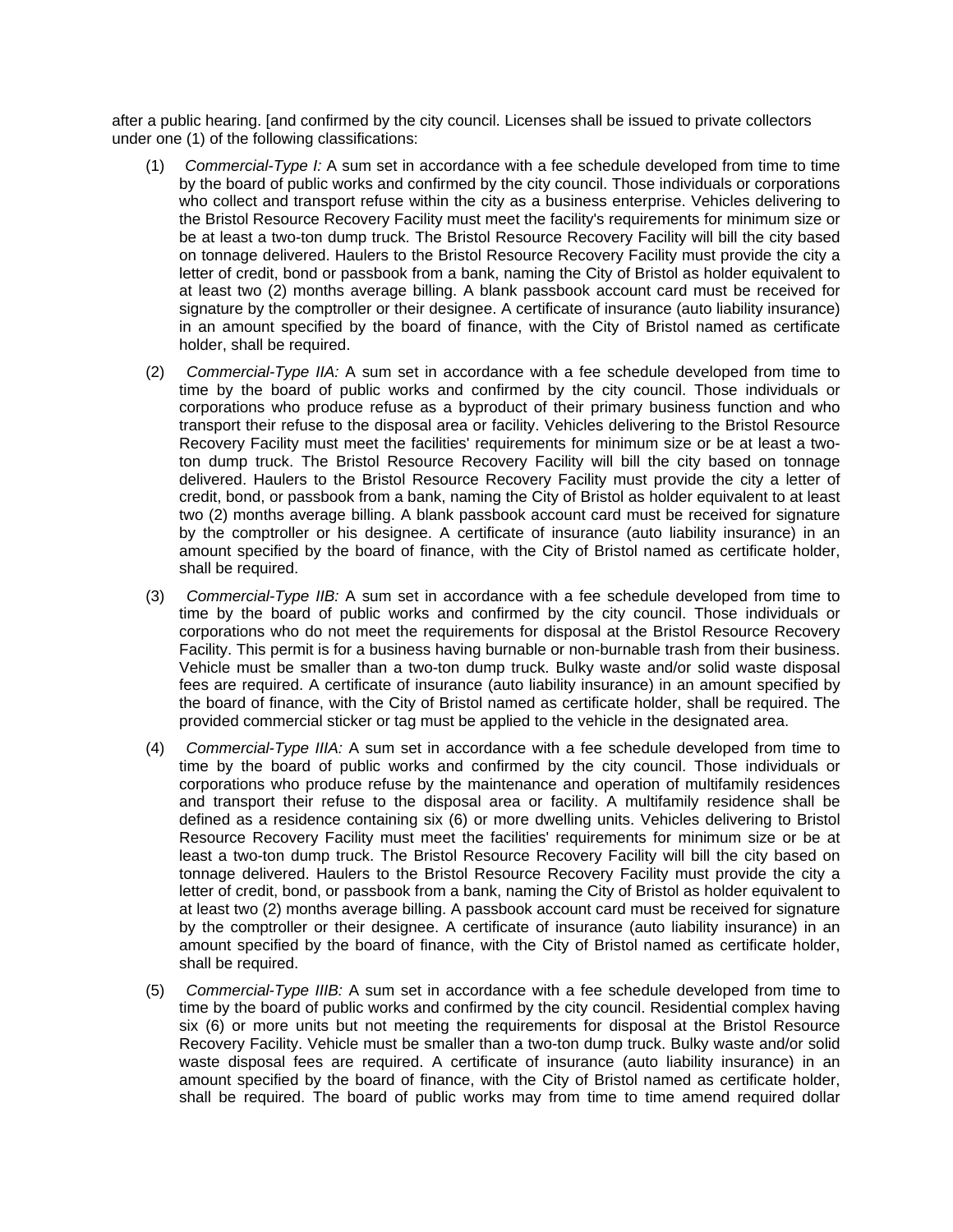amounts. The provided commercial sticker or tag must be applied to the vehicle in the designated area.

- (6) *Recycling collector:* A sum set in accordance with a fee schedule developed from time to time by the board of public works and confirmed by the city council. Those individuals or corporations who collect, haul, transport, or dispose of recyclable solid waste in city limits as a business enterprise. A certificate of insurance (auto liability insurance) in an amount specified by the board of finance, with the City of Bristol named as certificate holder, shall be required.
- (7) *Generator:* A sum set in accordance with a fee schedule developed from time to time by the board of public works and confirmed by the city council per vehicle for commercial or industrial facility, apartment building, mobile home park or condominiums that generate non-product related recyclable solid waste. A certificate of insurance (auto liability insurance) in an amount specified by the board of finance, with the City of Bristol named as certificate holder, shall be required. The provided generator sticker or tag must be applied to the vehicle in the designated area. See section 10-10, transfer station.
- (8) *Yard waste disposal permit:* A sum set in accordance with a fee schedule developed from time to time by the board of public works and confirmed by the city council per company. All business and commercial entities bringing leaves, grass, clippings, brush, and wood chips to the transfer station. All yard waste shall only be collected within city limits. Each vehicle entering the transfer station must have it's own sticker/tag at a cost determined by the board of public works. Yard waste disposal fees shall be required set in accordance with a fee schedule developed from time to time by the board of public works and confirmed by the city council. A certificate of insurance (auto liability insurance) in an amount specified by the board of finance, with the City of Bristol named as certificate holder, shall be required. The provided yard waste permit/window sticker must be applied to the vehicle in the designated area.
- (9) *Residential and special (nonprofit) solid waste disposal permit:* A sum set in accordance with a fee schedule developed from time to time by the board of public works and confirmed by the city council. See section 10-10.

(Ord. of 6-12-01; Ord. of 2-10-04; Ord. of 6-12-12)

**Cross reference—** Licenses and miscellaneous business regulations, Ch. 13. ]

Sec. 10-22. - Same—Registration of collectors.

Any person who intends to operate as a collector of recyclable solid waste or nonrecyclable solid waste in the city shall register in advance with the city in the manner prescribed by this article. Any person who operates as a collector without proper registration within the city thirty (30) days after the effective date of this article will be subject to the penalties provided in this article. Any person who operates a nonresidential property may register with the city as a generator in accordance with sections 10-21 and 10-23 [10-58].

(Ord. of 6-12-01)

Sec. 10-23. - Same—Application forms; approval of [d]Director of [p]Public [w]Works.

Persons desiring to register as solid waste collectors must apply to the public works department on forms provided by that department. Those forms [shall] may require the registrant to furnish all information requested, including but not limited to:

- (1) The names of the business and whether it is a corporation, partnership, or sole proprietorship;
- (2) The name of all stockholders (if corporation not publicly held), directors, partners, officers or proprietors of the business;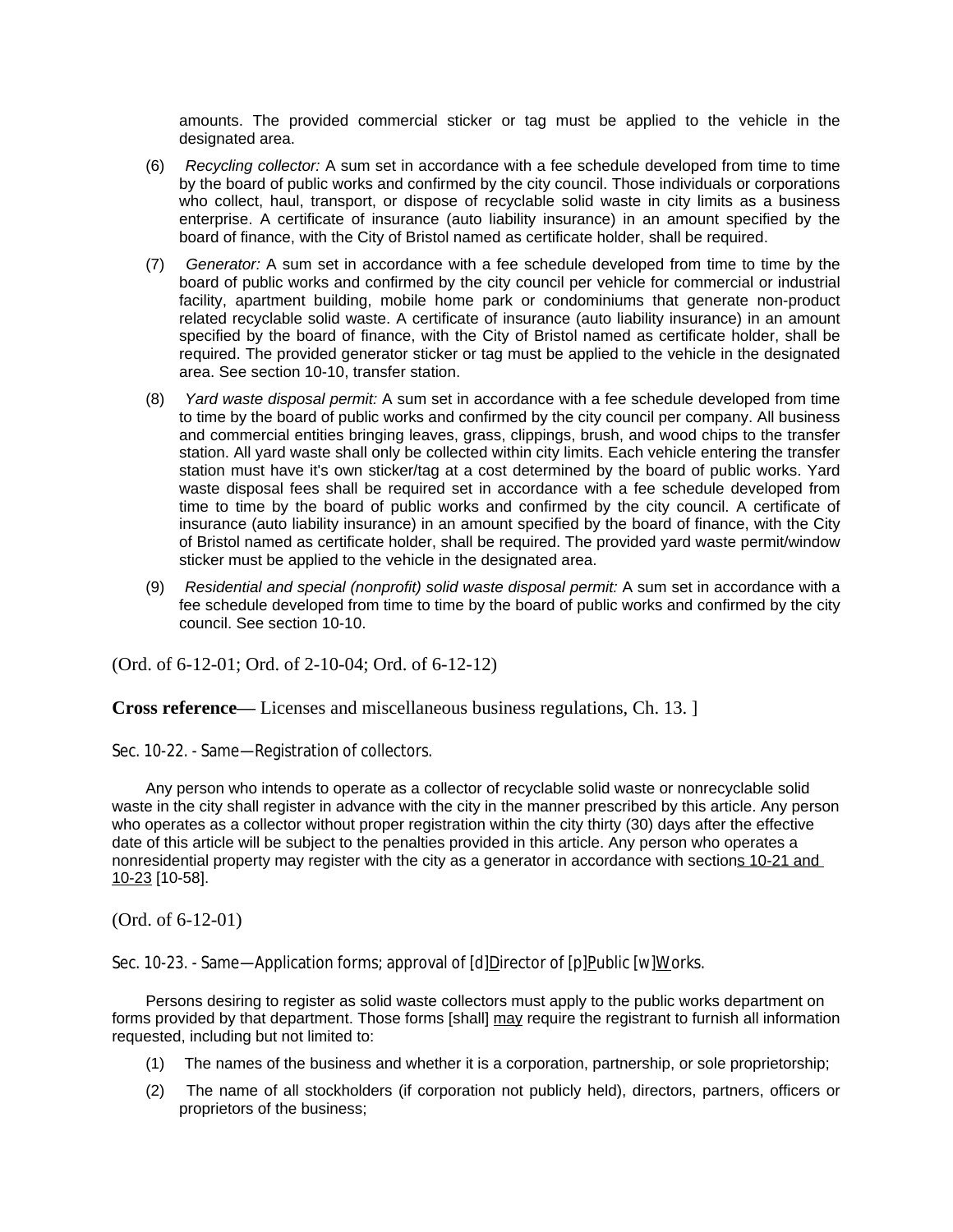- (3) A listing and description of the vehicles to be used for solid waste and/or recyclable solid waste hauling in the town;
- (4) The names and addresses of all customers presently served, if any, within the town;
- (5) The approximate tonnage of solid waste and/or recyclable solid waste expected to be collected each week;
- (6) The names of all other communities serviced by the registrant;
- (7) A certificate of insurance (auto liability insurance) in an amount as specified by the board of finance, with the City of Bristol named as [certificate holder] the additional insured, shall be required; and
- (8) If required by the Director, [A]an affidavit from each customer with whom the registrant has contracted, said affidavit to set forth that the customer has contracted with the registrant to pick up the customer's solid waste and/or recyclable solid waste and the daily or weekly quantity of said solid waste and/or recyclable solid waste.

(Ord. of 6-12-01; Ord. of 6-12-12)

Sec. 10-24. - Same—Issuance.

Upon receipt by the public works department of a properly completed and approved application [in duplicate for the license required by section 10-21 of this article], the [d]Director [of public works or his agent] shall issue a refuse license [of the appropriate classification] upon the payment of a fee established by the Board of Public Works. Said fees shall be set from time to time by the board after a public hearing [and confirmed by the city council. License fees shall not be prorated. The initial license fees shall be as indicated in section 10-21].

All commercial [type I, II, and III] licensees shall secure a permit for use from the City's designated solid waste disposal facilities. The licensee shall comply with and meet all rules and regulations of said facility. The license issued by the Department of Public Works shall permit the licensee to dispose of solid waste at the same cost charged to the City of Bristol. Payment by the licensee shall be made directly to the disposal facility. [of the Bristol Resource Recovery Facility and shall comply with and meet all rules and regulations of said facility. All licensees shall pay to the City of Bristol the total current perton tipping fee charge established by said facility.

The procedure for the payment of tipping fees shall be as established by the city. Nonpayment may be cause for removal of registration at the Bristol Resource Recovery Facility, revocation of the permit, and the legal collection of fees. Commercial haulers shall deposit with the city in advance an amount in such form and amount as may be established by the city, but in no event shall the amount be less than at least two (2) months' billing for refuse deposited at said facility.]

(Ord. of 6-12-01; Ord. of 6-12-12)

Sec. 10-25. - Same—Revocation.

[The director of public works shall revoke the license of any private collector of refuse for any violation of this chapter.] The Director of Public Works reserves the right to a revoke a license from a licensee for failure to comply with City requirements or the requirements of the disposal facility.

(Ord. of 6-12-01)

Sec. 10-26. - Same—Expiration; renewal.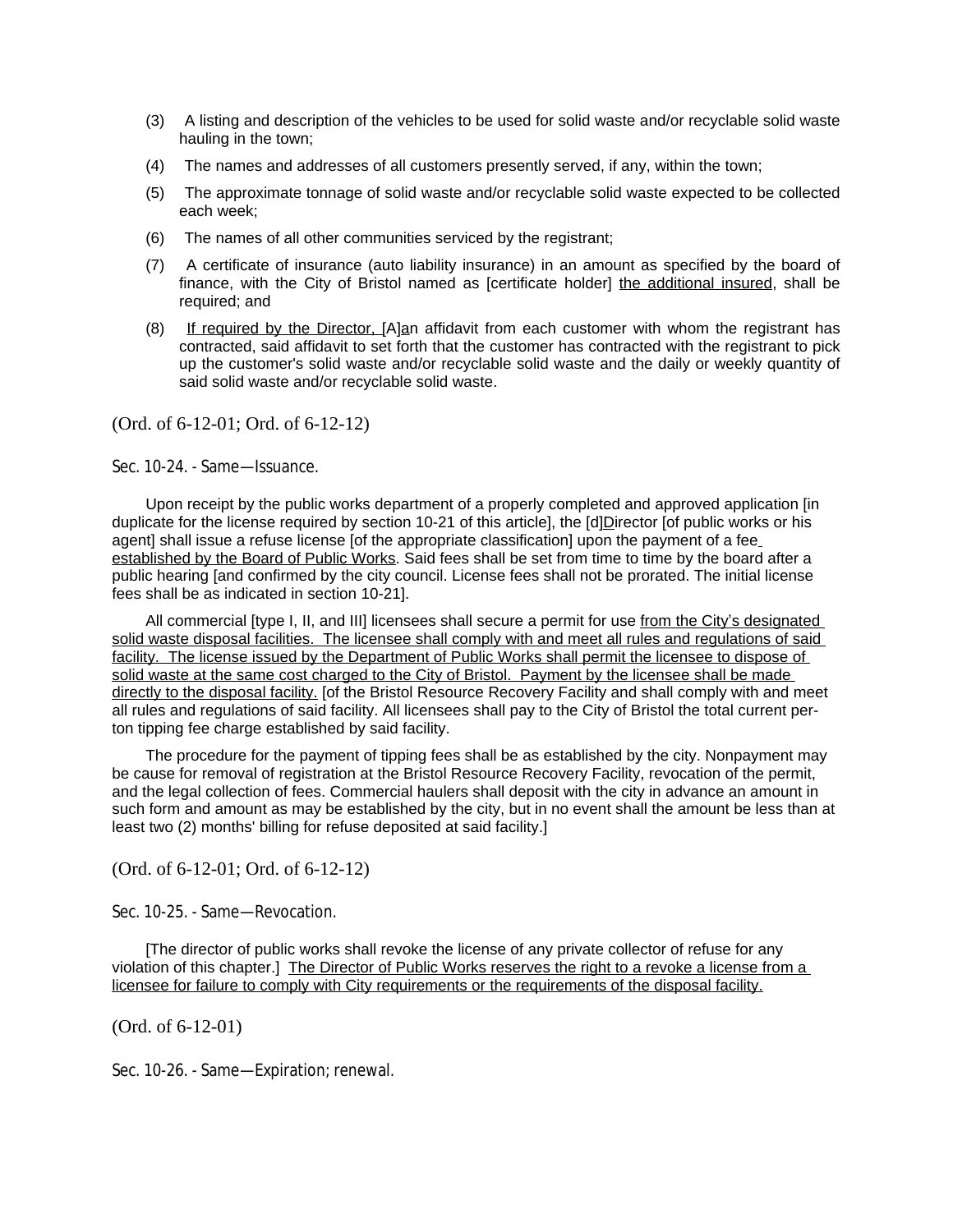After January 1, 2002, licenses required by [section 10-21] this section shall expire on the thirty-first (31st) day of December following the date of issue. They may be renewed annually thereafter upon the payment of a like fee, unless revoked in accordance this ordinance [with the terms of section 10-24. Applications for renewal of license shall contain updated information required in section 10-22].

(Ord. of 6-12-01)

Sec. 10-27. - Inspections of vehicle and equipment.

- (a) *Sanitary inspections before licensing.* The City reserves the right to inspect [No] vehicles listed on the application [shall be approved for the] license by the applicant [described in section 10-21 of this article, or a renewal thereof, by the director of public works until it has been inspected for sanitary requirements by the director of public works or their agent].
- (b) *Additional inspection.* In addition to the initial inspections before licensing, all vehicles and equipment used for the collection and transportation of refuse within the city shall be subject to spot inspection at any time by the [d]Director [of public works] or their agent or the [d]Director of [h]Health or their agent.

(Ord. of 6-12-01; Ord. of 6-12-12)

Sec. 10-28. - Equipment requirements.

- (a) Ashes, combustible rubbish and dry noncombustible rubbish other than garbage may be transported in non-watertight vehicles when such vehicles are sufficiently covered to prevent the escape of ashes, dust and other material.
- (b) All vehicles used for transportation of solid waste except ashes, combustible rubbish and dry noncombustible rubbish must be equipped with covered watertight metal containers, unless the vehicle itself is of closed construction on the bottom, front, rear and sides.
- (c) The interior body of closed construction vehicles shall have a watertight lining of metal on the entire bottom and on the front and sides, or the entire body shall be of metal, with a metal tailgate not less than eighteen (18) inches in height. All such vehicles shall be equipped with metal covers and/or loading doors constructed to prevent leakage, access of flies, or the scattering of contents. All covers, loading doors, and like openings on such vehicles and equipment shall be kept closed except when loading and unloading.

(Ord. of 6-12-01)

Sec. 10-29. - Sanitary maintenance regulations.

All vehicles and equipment used for solid waste disposal shall be kept clean and sanitary at all times. From May first (1st) to November first (1st) of each year such vehicles shall be swept and washed out daily. During the rest of the year this care shall be given as needed. The [p]Public [w]Works [d]Director or his agent or the  $[d]$ Director of  $[h]$ Health or his agent may, at any or at all times, require the private collector to spray his vehicle or vehicles with an approved insecticide and/or deodorizing compound.

(Ord. of 6-12-01)

Sec. 10-30. - Enforcement and penalty.

(a) The [d]Director [of public works or his designee] shall mail written notice of the approval or denial of an application for registration as a collector or a generator to the applicant within sixty (60) days after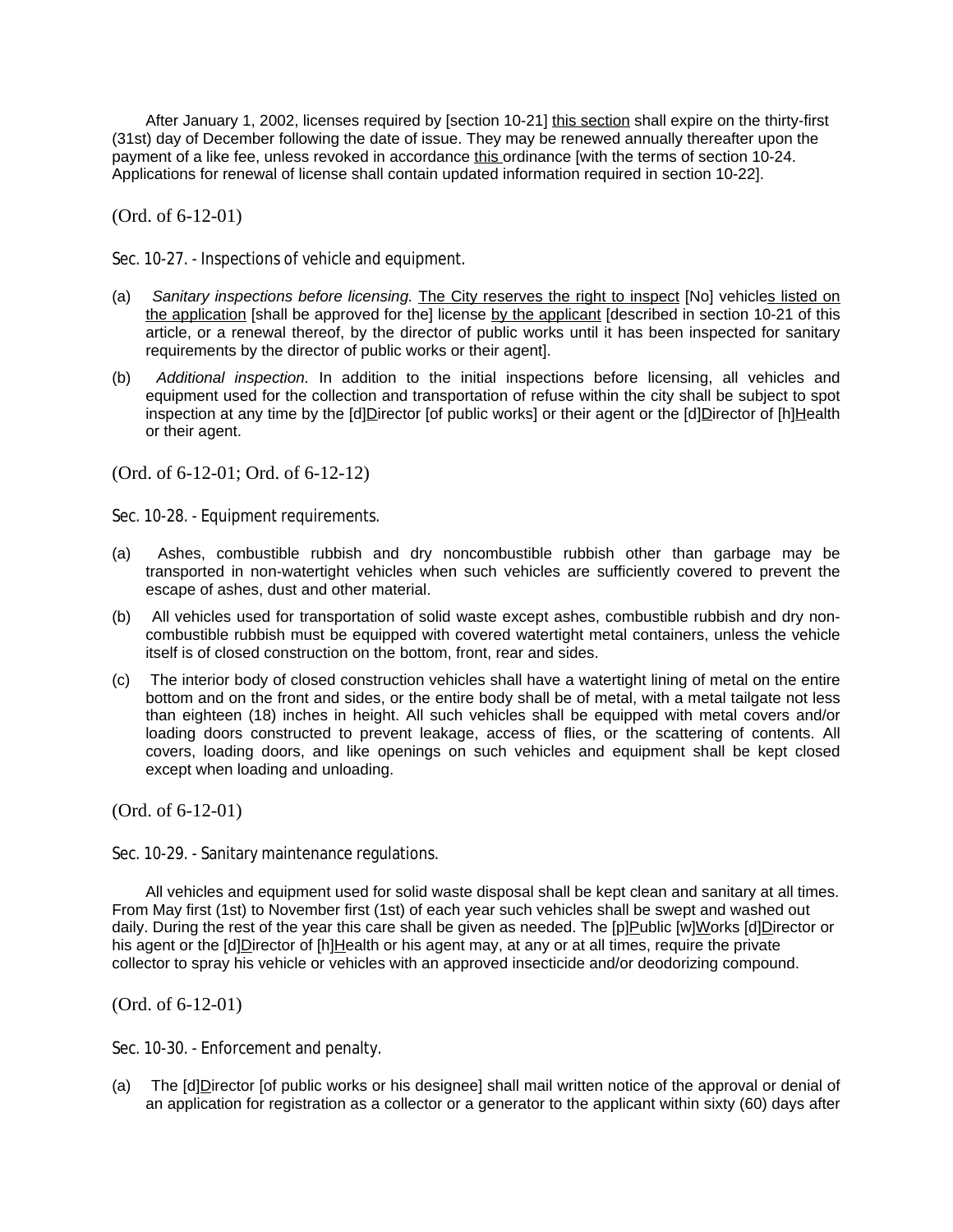submission of the application. Registration is effective only upon approval and issuance of the notice of approval.

- (b) The [d]Director [of public works] may refuse to grant registration to any applicant, or may suspend the registration of any registered collector or generator, if that person:
	- (1) Has violated or does violate any provision of state statute pertaining to recyclable solid waste;
	- (2) Violates this [article] ordinance;
	- (3) Is not insurable in accordance with this article; or
	- (4) Is otherwise deemed unsuitable as a collector or generator for good cause shown.

A denial or suspension of registration may not exceed a period of one hundred eighty (180) days for any one (1) violation; provided, that repeated or willful violations of this chapter may result in permanent refusal or revocation of registration without right to reapply. The [d]Director [of public works] may refuse to grant registration to any applicant who is not insurable in accordance with this article or who is otherwise deemed to be unsuitable.

- (c) No denial, suspension or revocation notice is effective until the person adversely affected has been notified in writing of that decision and the reasons for it, and has been afforded a reasonable and prompt opportunity to appear at an informal hearing before the director of public works for the purpose of responding to those reasons.
- (d) Any person aggrieved by an initial denial, suspension or revocation of registration may appeal that decision to the [b]Board of [p]Public [w]Works by filing a notice of appeal with the [d]Director [of public works] within fifteen (15) days after either:
	- (1) Notice of the initial decision is mailed to that person; or
	- (2) The informal hearing provided under subsection (c) of this section is held and the decision affirmed by the [d]Director or designee.

The [d]Director shall immediately notify the [b]Board of [p]Public [w]Works of any appeal.

- (e) A hearing shall be scheduled before the  $[b]$ Board of  $[p]$ Public  $[w]$ Works for a date not more than thirty (30) days after the notice of appeal is filed. The hearing may be postponed or continued to a later date not more than one (1) time, and the later date must be no more than two (2) weeks after the original date. Written notice of the hearing shall be given by the [d]Director [of public works] to the person making the appeal and to any person who requests notice of the hearing. The hearing may be at a regular or special meeting of the [b]Board of [p]Public [w]Works.
- (f) At that hearing, the person aggrieved shall be permitted to present evidence and cross-examine witnesses. No formal rules of evidence shall apply, but the [b]Board of [p]Public [w]Works may exclude irrelevant or duplicate evidence. The [b]Board of [p]Public [w]Works shall make its decision within forty-five (45) days of the date the notice of appeal is filed. That period may, but need not, be extended by any period of postponement which is requested for the convenience of the person bringing the appeal. The decision may:
	- (1) Uphold the decision denying, suspending or revoking the registration;
	- (2) Reverse the decision and order the registration granted or reinstated; or
	- (3) Order the registration granted or reinstated with modifications or conditions.

The decision of the [b]Board of [p]Public [w]Works shall be final.

(g) Every person who violates any provision of this chapter shall be guilty of a violation, as defined in Section 53a-27(a), C.G.S. and shall be subject to a fine of ninety dollars (\$90.00) for each day that the violation continues. From time to time, the board of public works may modify fines as necessary.

(Ord. of 6-12-01)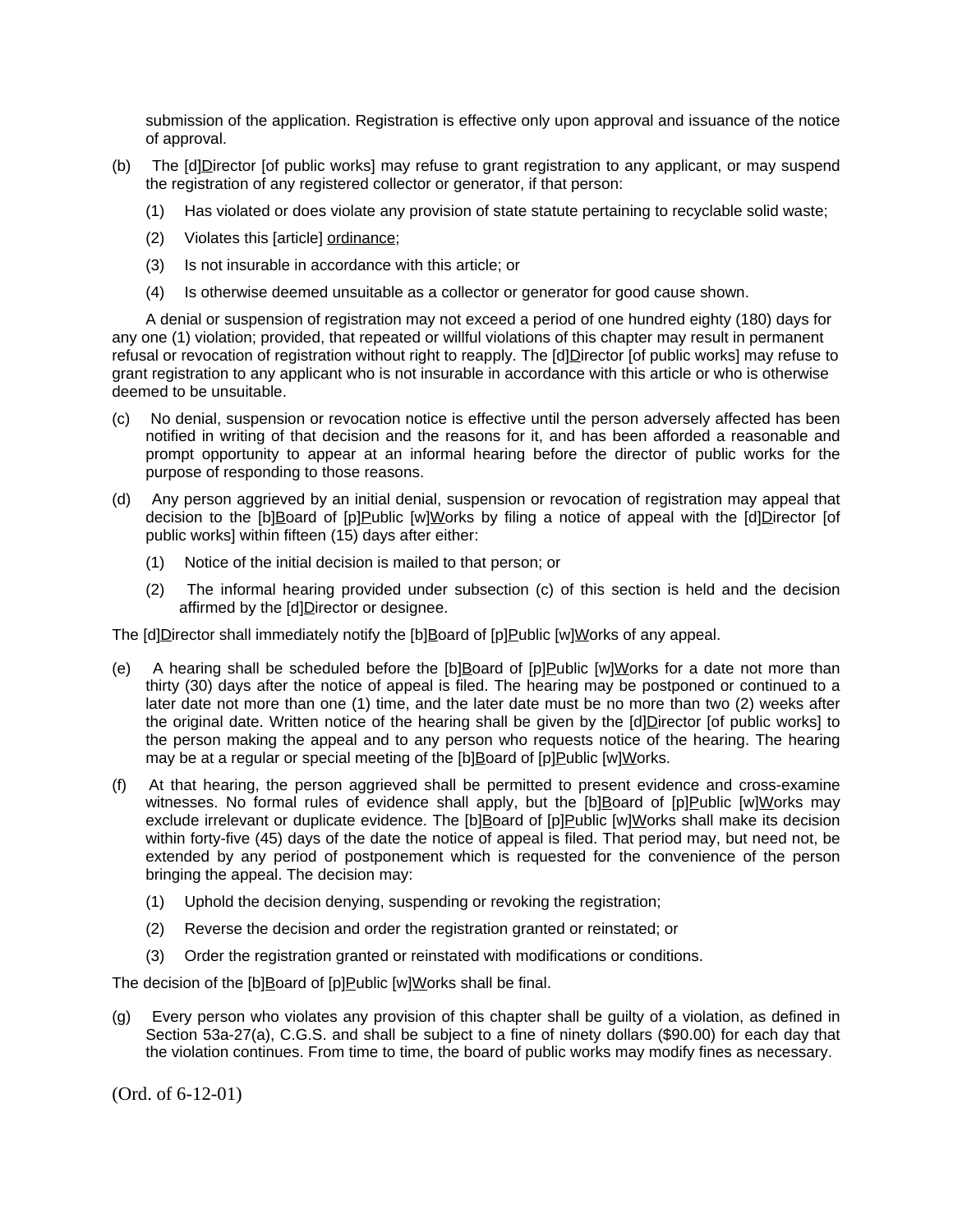Sec. 10-31. - Prohibition on collection, transportation and disposal by unregistered collectors.

Beginning January 1, 1986, all unregistered solid waste collectors and all solid waste collectors whose registration has been suspended or revoked are prohibited from engaging in the business of collecting, hauling, transporting or disposing of solid waste or recyclable solid waste generated within the [c]City.

(Ord. of 6-12-01)

Sec. 10-32. - Administration and enforcement.

- (a) The [d]Director [or designee] shall mail written notice of the approval or denial of an application for registration as a collector or a generator to the applicant within sixty (60) days after the submission of the completed application. Registration is effective only upon approval and issuance of the notice of approval.
- (b) A registered collector shall update the information required [by subsection (a)] at least once each year at the time of registration renewal.
- (c) Once approved, the registration shall be effective until the following December 31, and, unless properly renewed, shall lapse thereon. Registration fees shall be set from time to time by the [b]Board after a public hearing [and confirmed by the city council]. Each vehicle used shall constitute one (1) registration. Registration fees shall not be prorated. [For specific fees see section 10-21, License/fee—Required; classifications.]

(Ord. of 6-12-01; Ord. of 6-12-12)

[Sec. 10-33. - Scavenging prohibited.

- (a) It shall be a violation of this article for any person to scavenge recyclable or any solid waste for pecuniary gain. Scavenging shall include collecting, recovering, hauling, storing or disposing of recyclable or any solid waste other than as authorized by this article.
- (b) Each occurrence of scavenging in violation of this article shall constitute a separate offense.
- (c) The board of public works may establish a swap area at the transfer station where people using the transfer station could leave items that may have some value or reuse for others and/or pickup items for reuse.

(Ord. of 6-12-01)]

Sec. 10-33. - Salvaging, scavenging.

No salvaging or scavenging shall be allowed at any solid waste disposal area or facility unless authorized by the board of public works.

(Ord. of 6-12-01)

Sec. 10-34. - Dangerous materials.

There shall be no disposal at any solid waste disposal area or facility of explosive or dangerously flammable materials such as gunpowder, dynamite, cartridges, shells, gasoline, naphtha, benzene, ether, cleaning fluids or other explosive or similarly dangerous substances, including radioactive wastes, biological wastes, drugs and poisons.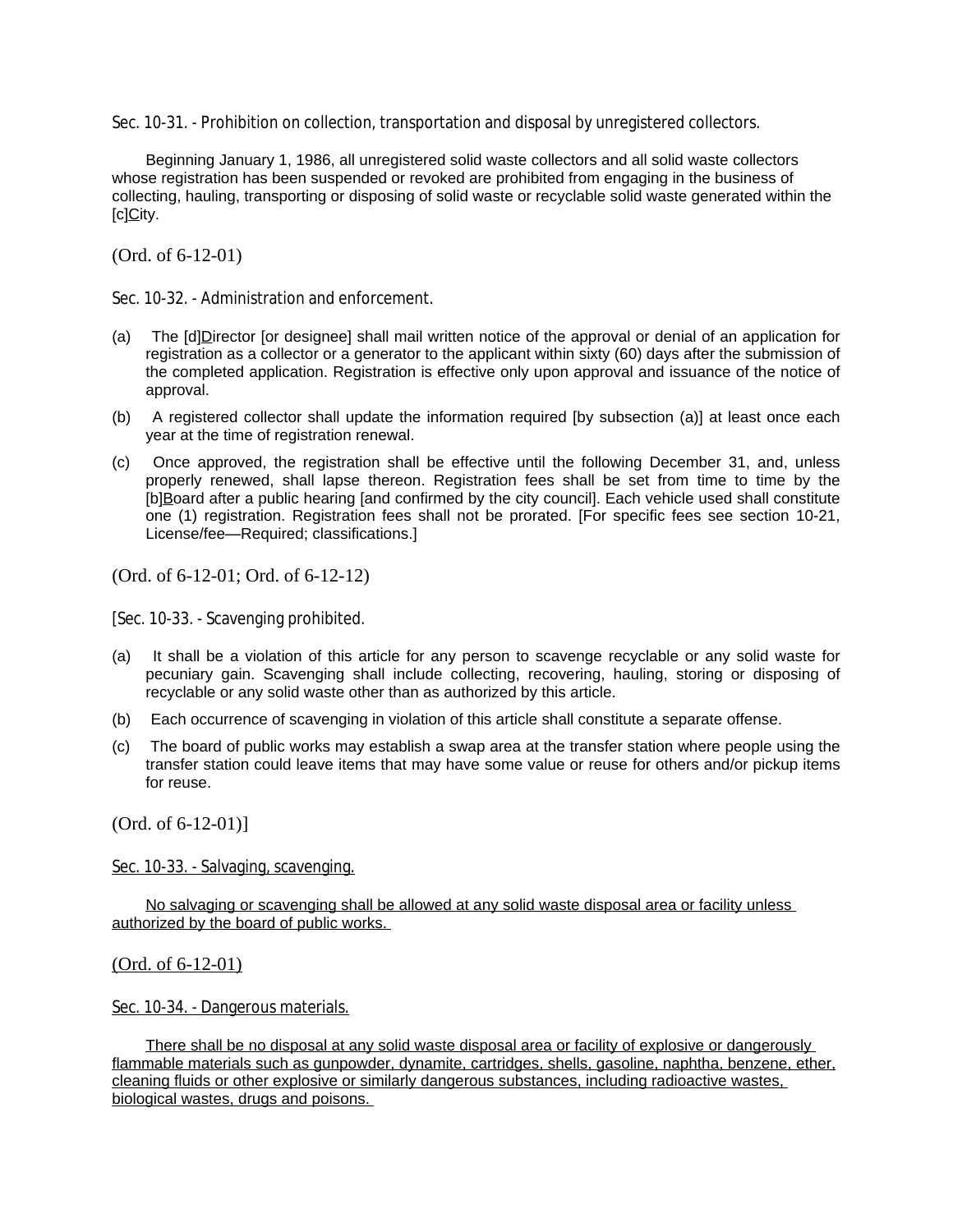## (Ord. of 6-12-01)

Secs. 10-3[4]5-10-40. - Reserved.

## [ARTICLE III. - DISPOSAL AREAS AND FACILITIES<sup>[2]</sup>

### Footnotes:

--- (**2**) ---

**Cross reference—** Bulk waste disposal site, § 10-9.

Sec. 10-41. - Authority to prescribe location for disposal and operation regulations.

The operation of the refuse disposal areas and facilities shall be prescribed by the director of public works and the director of health of the Bristol-Burlington Health District in accordance with rules and regulations of the State of Connecticut Department of Environmental Protection.

Nothing herein shall prohibit the director of public works from excluding materials dumped in the disposal area which are found to be hazardous, illegal or excessive in volume.

(Ord. of 6-12-01)

Sec. 10-42. - Compliance with city employees' directions required.

Private collectors and other users shall adhere to the direction of the city employee who may be in charge of each of the solid waste disposal areas or facilities.

(Ord. of 6-12-01)

```
Sec. 10-43. - Hours of delivery.
```
Deliveries of refuse to the solid waste disposal areas and facilities may be made only on such days and at such times as are prescribed by the director of public works. Such times and days are to be conspicuously posted in public view at each disposal area or facility.

(Ord. of 6-12-01)